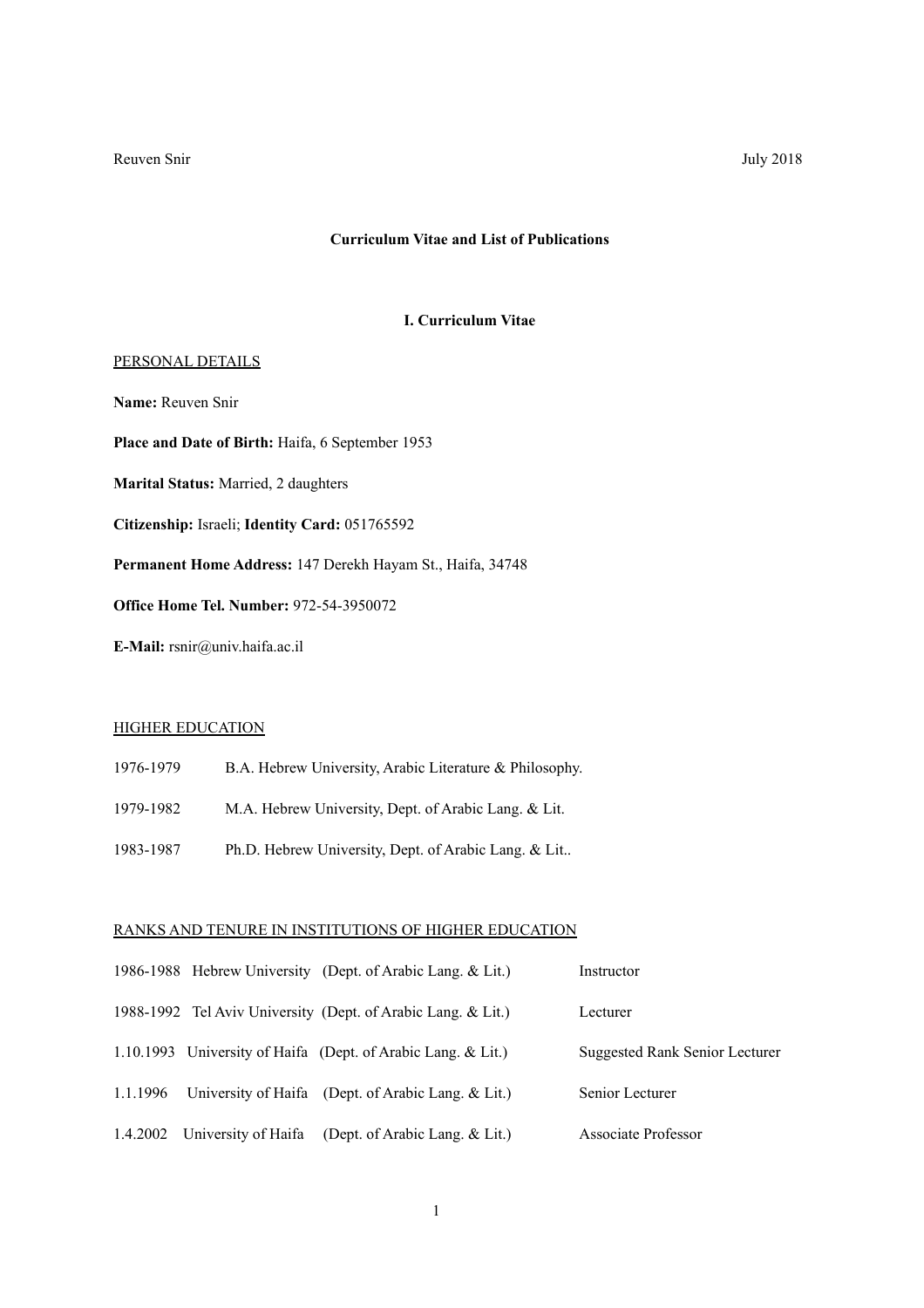### OFFICES IN UNIVERSITY ACADEMIC ADMINISTRATION (SELECTION)

- 1993-2004 Head of the Section of Practical Arabic.& Lit.
- 2000-2004 Chair, Dept. of Arabic Lang. & Lit.
- 2001- Ph.D. Committee, Dept. of Arabic Lang. & Lit.
- 2001-2004 Council of Advance Studies.
- 2005-2009 University Computer Committee.
- 2005-2009 Reform in the BA Studies Committee, Humanities.
- 2006-2009 Appointments Committee, Humanities.
- 2007-2009 Senate.
- 2007-2009 Appointments and Promotion Committee.
- 2008-2010 Chair, Ph.D. Committee, Dept. of Arabic Lang. & Lit.
- 2010-2016 Dean of Humanities

### SCHOLARLY POSITIONS AND ACTIVITIES OUTSIDE THE UNIVERSITY

1977-1988 Senior news editor, Voice of Israel, Arabic Section.

**1996-2016** Associate Editor, *al-Karmil* ― *Studies in Arabic Language and Literature*.

**2004-** Editorial Board, *Jamā'a ― Interdisciplinary Journal for the Study of the Middle East*.

Contributing Editor: *Encyclopedia of Modern Jewish Culture* (London: Routledge, 2005) (18 entries).

Prizes committees (such as Ben Zvi Institute's Prize, Blanc Prize; Translation Prize; Haifa Prize).

Literary advisor of the series of courses on the history of the Middle East (Open University).

Professional committees in the field of literature ― Israel Science Foundation.

Referee and reviewer for promotions and tenure committees, publishers, journals, national and international institutions and universities, such as Israel Science Foundation; The Hebrew University; Tel Aviv University; University of Haifa; Bar-Ilan University; The National Library of Israel; Cornell University;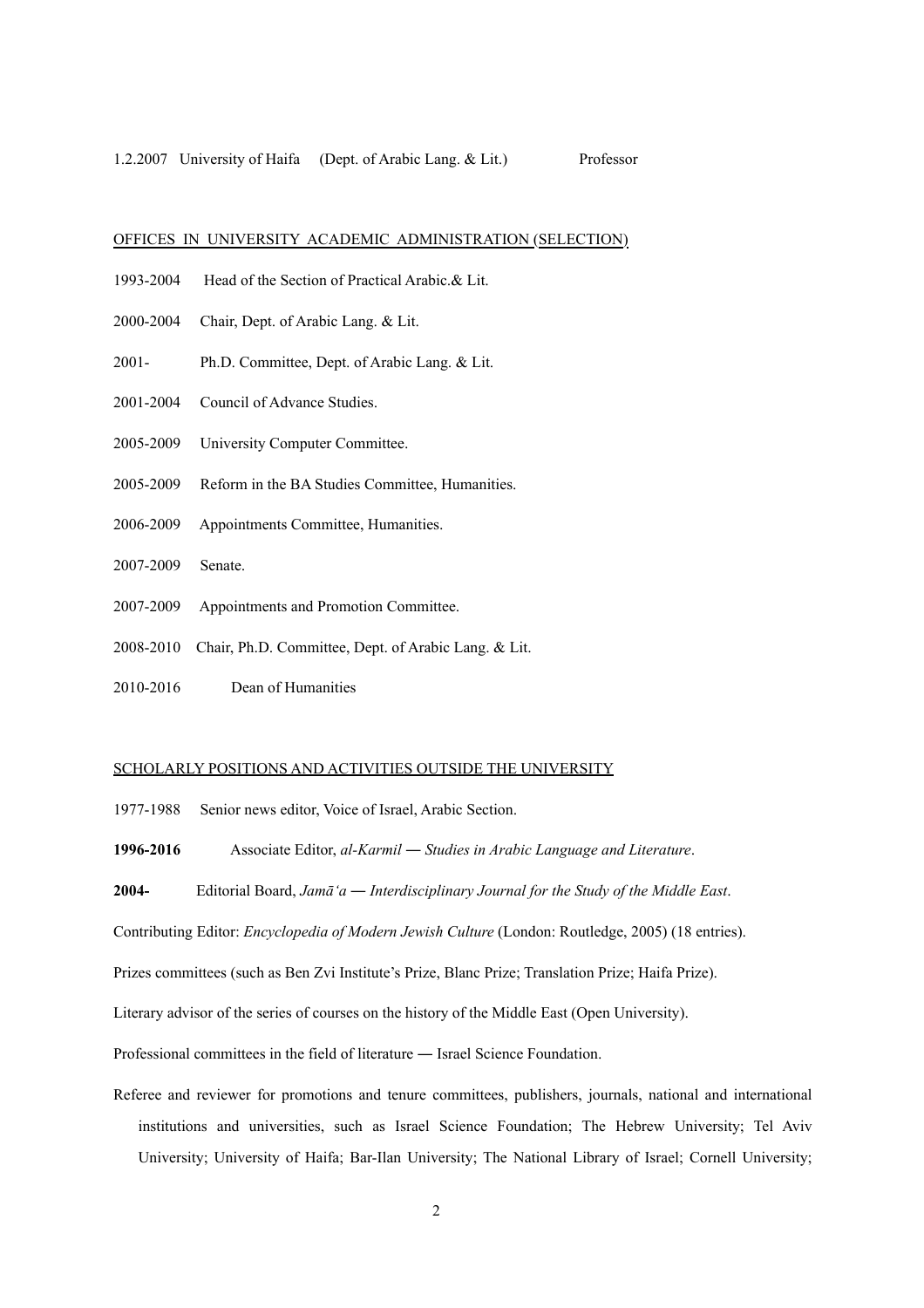University of Cambridge; Wissenschaftskolleg zu Berlin; Yale University Press; Ben-Zvi Institute; Misgav Yerushalayim; *Ha-Mizraḥ He-Ḥadash*; *Jamā'a* ― *Interdisciplinary Journal for the Study of the Middle East*; *Zmanin*, The Institute for the Translation of Hebrew Literature; *Journal of Arabic Literature*; *Pe'amim* ― *Studies in Oriental Jewry*; *Mediterranean Historical Review*; *Journal of Intercultural Studies*; *Studies in Arabic and Islamic Culture*; *Journal of Levantine Studies*; *Mosaic, a Journal for the Interdisciplinary Study of Literature*; *British Journal of Middle Eastern Studies*; *Mediterranean Review* (Busan); *Shofar* ― *An Interdisciplinary Journal of Jewish Studies*; *Science Fiction Studies*; Princeton University; Radcliffe Institute for Advanced Study, Harvard University; Yale University; *Studia Orientalia Electronica; Middle East* ― *Topics & Argument*; *Israel Studies Review*.

- 2010- Head of the National Team for the Advancement of the Humanities.
- 2014- Academic Committee, IIAS (The Israel Institute for Advanced Studies).
- 2016**-** General Editor, *al-Karmil* ― *Studies in Arabic Language and Literature*.
- 2018- National Committee for Teaching Programs in the Druze Sector

### SCHOLARSHIPS, AWARDS, RESEARCH GRANTS, PRIZES (SELECTION)

Israel Science Foundation: Academy of Science and Humanities, 1992-1995, NIS 95,450.

Memorial Foundation for Jewish Culture, 1993+1998, \$ 7,500.

Fellow, Oxford Centre for Hebrew and Jewish Studies, Oxford University, 2000.

Fellow, Seminar für Sprachen und Kulturen des Vorderen Orient, Heidelberg University, 2002.

Fellow, Hochshule für Jüdische Studien, Heidelberg University, 2002.

Fellow, Wissenschaftskolleg zu Berlin ― Institute for Advanced Study, 2004-2005

Fellow, Seminar für Semitistik und Arabistik, Freie Universität Berlin, 2005.

Kennedy Leigh Visiting Fellowship, Oxford Centre for Hebrew and Jewish Studies, 2008.

Fellow, Radcliffe Institute for Advanced Study, Harvard University, 2009-2010.

Ahi Prize (The Association for the Promotion of Research, Literature and Art), 2013.

The Tchernichovsky Prize for Translation, 2014.

Fellow, The Simon Dubnow Institute for Jewish History and Culture at Leipzig University, 2015.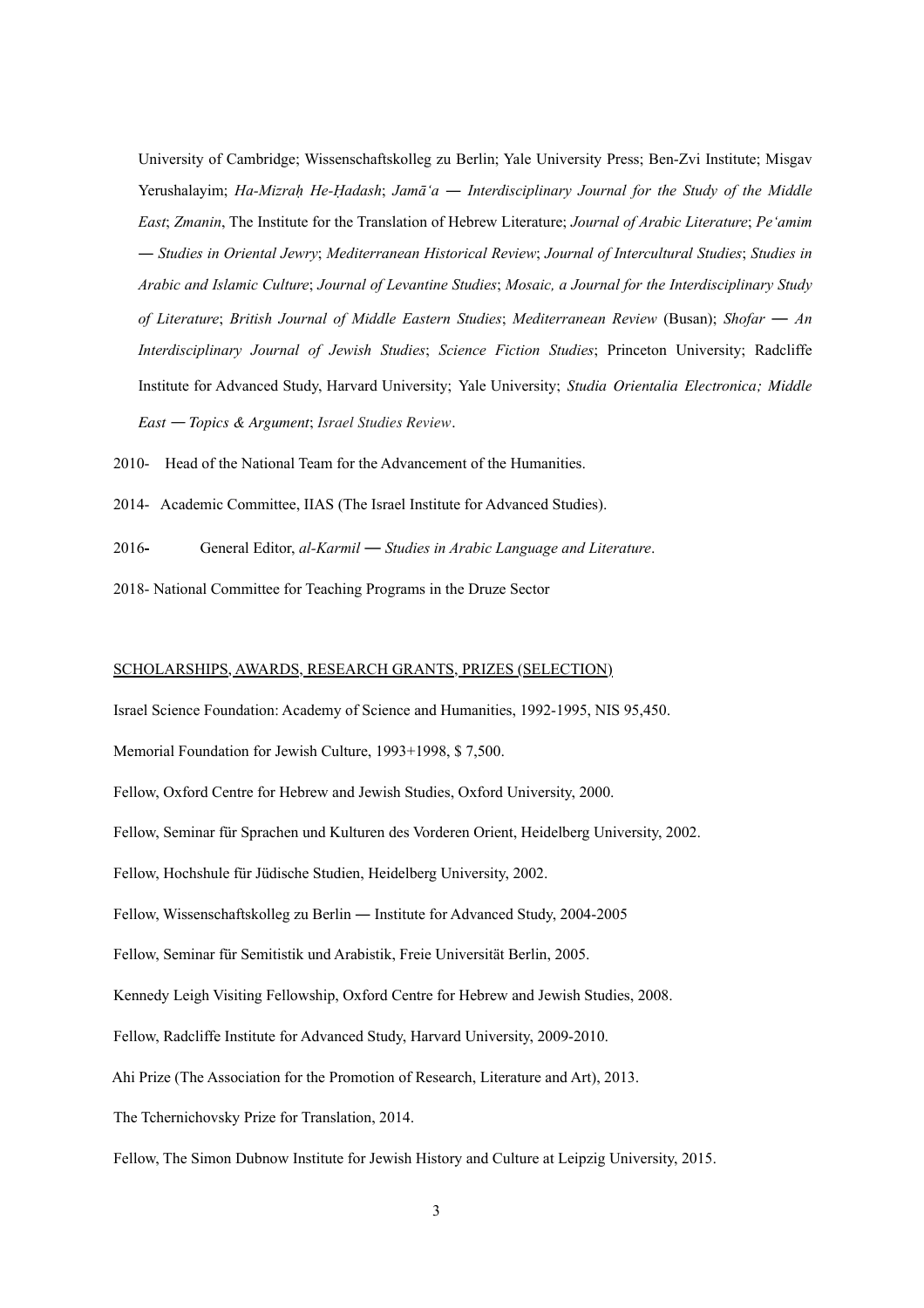Visiting Professor, Dept. of Languages and Literatures, The University of Gothenburg, 2017-2018 Fellow, Swedish Collegium for Advanced Study (SCAS), 2018-2019 (declined)

## Supervision of Ph.D. and M.A. Theses

## Ph.D. Theses

- 1. Mas'ūd Ḥamdān, *Artistic Genre as an Intuitive Perception of Reality and Aesthetic Reflection of Culture: Israel and the Arab World in the Mirror of Grotesque and Satiric Protest Theatres*, Ph.D. Thesis, 1998 (Summa Cum Laude).
- 2. Bāsīlyūs Ḥannā Bawārdī, *The Magazine "Shi'r" and the Poetics of Modern Arabic Poetry*, Ph.D. Thesis, 2003 (Summa Cum Laude).
- 3. Kawthar Jābir, *Trans-Generic Writing: Inter-Genres in Modern Arabic Literature* ― *Ṣalāḥ 'Abd al-Ṣabūr and Edward al-Kharrāṭ as Examples*, Ph.D. Thesis, 2006 (Summa Cum Laude).
- 4. 'Iṣām 'Asāqlī, *Characterization in Arabic Science Fiction*, Ph.D. Thesis, 2006.
- 5. Liron Shlomovich, *Figurative Language in Modern Arabic Poetry: Metaphors in the Poetry of Mīkhā'īl Nu'ayma, 'Abd al-Wahhāb al-Bayyātī and 'Abd al-Qādir al-Janābī*, Ph.D. Thesis, 2007.
- 6. 'Āyida Faḥmāwī, *The Development of Maḥmūd Darwīsh's Poetics: Title, Beginning, and Closure*, Ph.D. Thesis, 2008 (Summa Cum Laude).
- 7. 'Arīn Salāma-Qudsī, *Sufism during the 12th and 13th Centuries: A Study of the Theoretical Doctrines and Institutionalized Concepts in the Writings of Abū Ḥafṣ 'Umar al-Suhrawardī (d. 632H / 1234 AD)*, Ph.D. Thesis, 2009 (Summa Cum Laude).
- 8. Rīmā Abū Jābir, *The Oxymoron in Arabic Poetry and its Contribution to the Construction of Meaning* Ph.D. Thesis, 2010 (Summa Cum Laude).
- 9. Fādī Ma'lūf, *Identity in the Works of Adonis*, Ph.D. Thesis, 2015.
- 10. Shlomit Gershon Kaniel, *The Contribution of* "*al-Hilāl" Magazine to the Literary and Intellectual Trends in the Late Nineteenth Century*, Ph.D. Thesis (research proposal approved).
- 11. Yaffa Frisch, *The Figurative Language in Sarkūn Būluṣ's Poetry*, Ph.D. Thesis (research proposal approved).
- 12. Amīna Ḥasan, *Towards a Modern Arabic Poetics: Surrealism in the Works of Unsī al-Ḥajj, 'Abd al-Qādir al-Janābī, and 'Abd al-Mun'im Ramaḍan*, Ph.D. Thesis (submitted).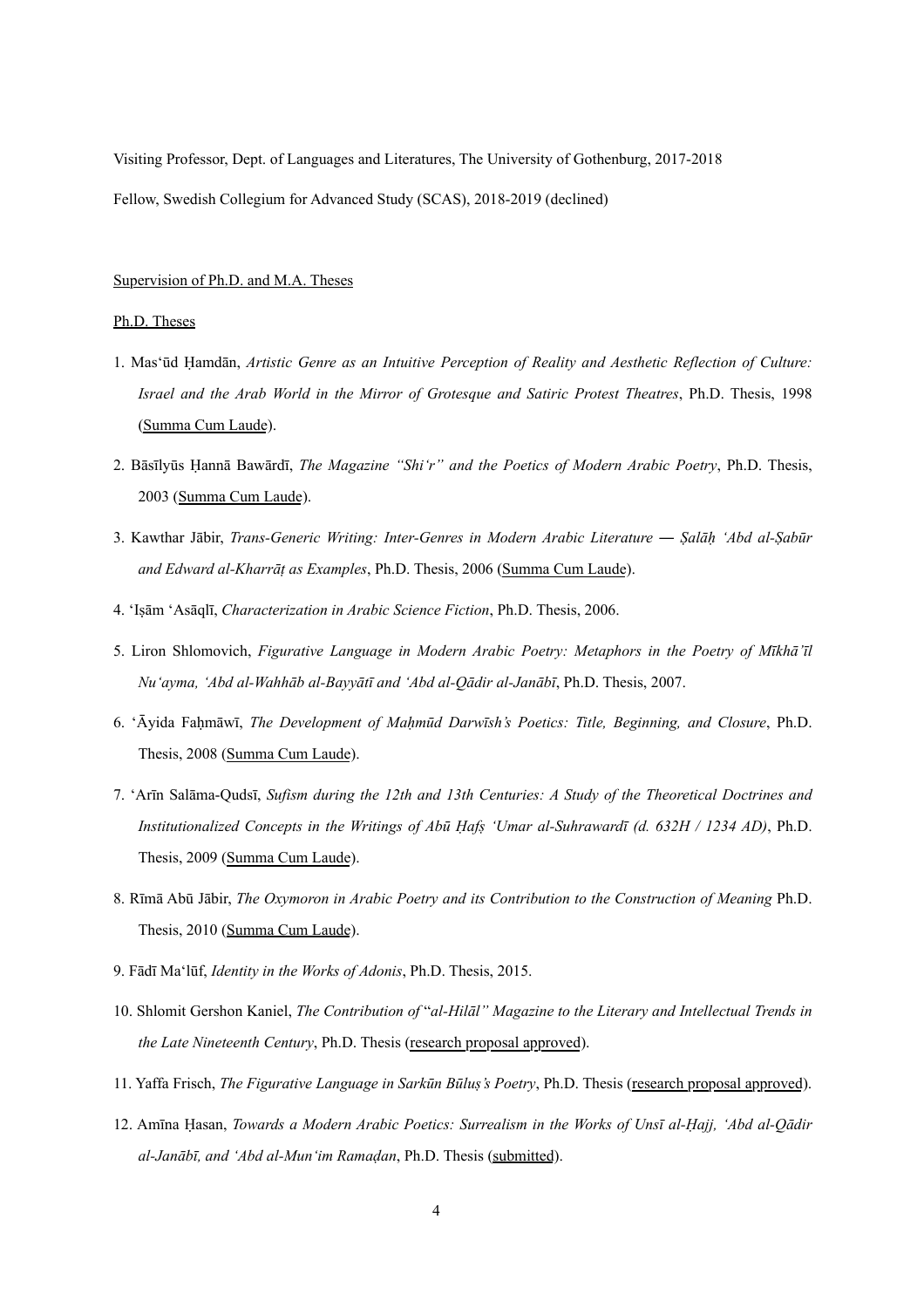- 13. Īhāb Husayn, "The Dialectics of Identification and Rejection between Adūnīs and al-Mutanabbī: *al-Kitāb* as an Example." Ph.D. Thesis (research proposal approved).
- 14. Rawand Sulaymān, *The Condensation in Arabic Poetry: From the Pre-Islamic Period till Modern Time*, Ph.D. Thesis (research proposal approved).
- 15. Nasīm Asadī, *The Speaker in Nizār Qabbānī's Poetry*, Ph.D. Thesis (research proposal approved).
- 16. Zāda Tūmā, *Self-Reflexive Poetry: Meta-Poetic Discourse in Adūnīs' Poetry,*" Ph.D. Thesis (first stage).

### M.A. Theses

- 1. Mas'ūd Ḥamdān, *The Theater Play as an Aesthetic Medium for Alternative Mass Communication: The Carnivalesque Satires of Durayd Laḥḥām and Muḥammad al-Māghūṭ*, M.A. Thesis, 1996.
- 2. Fu'ād Dhīb Kana'ānī, *The Palestinian Theatre in Israel, and Particularly Beit Hagefen in Haifa*, M.A. Thesis, 1998.
- 3. Bāsīlyūs Ḥannā Bawārdī, *Between the Desert and the Sea: A Study of the Influence of the Lebanese and Syrian Nationalities on Arabic Literature*, M.A. Thesis, 1998.
- 4. Jiryis Na'īm Khūrī, *The Popular Palestinian Song in the Galilee*, M.A. Thesis, 1999.
- 5. Hāshim 'Umarī, *The Prose Poem in Modern Arabic Poetry*, M.A. Thesis, 2000.
- 6. Yaffa Frisch, *The Simile in Sarkūn Būluṣ's Poetry: Form and Meaning*, M.A. Thesis, 2002.
- 7. Ḥannā Nūr Ḥājj, *Theatre by Its Own Reflection: Employing the Dramatic Heritage in Modern Arab Theatre*, M.A. Thesis, 2002.
- 8. 'Arīn Salāma, *The Ṣūfī Gnosis (al-Ma'rifa)*, M.A. Thesis, 2003.
- 9. Hadas Zelottsovsky-Levy, The *Silence (Ṣamt) in Early Islamic Mysticism*, M.A. Thesis, 2003.
- 10. Shlomit Gershon Kaniel, "*al-Hilāl" Magazine as a Reflection of the Prose Genres in the Late Nineteenth Century*, M.A. Thesis, 2003.
- 11. 'Āyida Faḥmāwī, *Elegiac Poetry on the Father: An Applied Textual Study of the Contributions that Took Place in Different Periods*, M.A. Thesis, 2003.
- 12. 'Iṣām 'Asāqlī, *The Emergence of Science Fiction in Arabic Literature*, M.A. Thesis, 2003.
- 13. Liron Shlomovich, *The Narcissistic Text: Self-Reflective Poetry by 'Abd al-Wahhāb al-Bayyātī, 'Abd al-*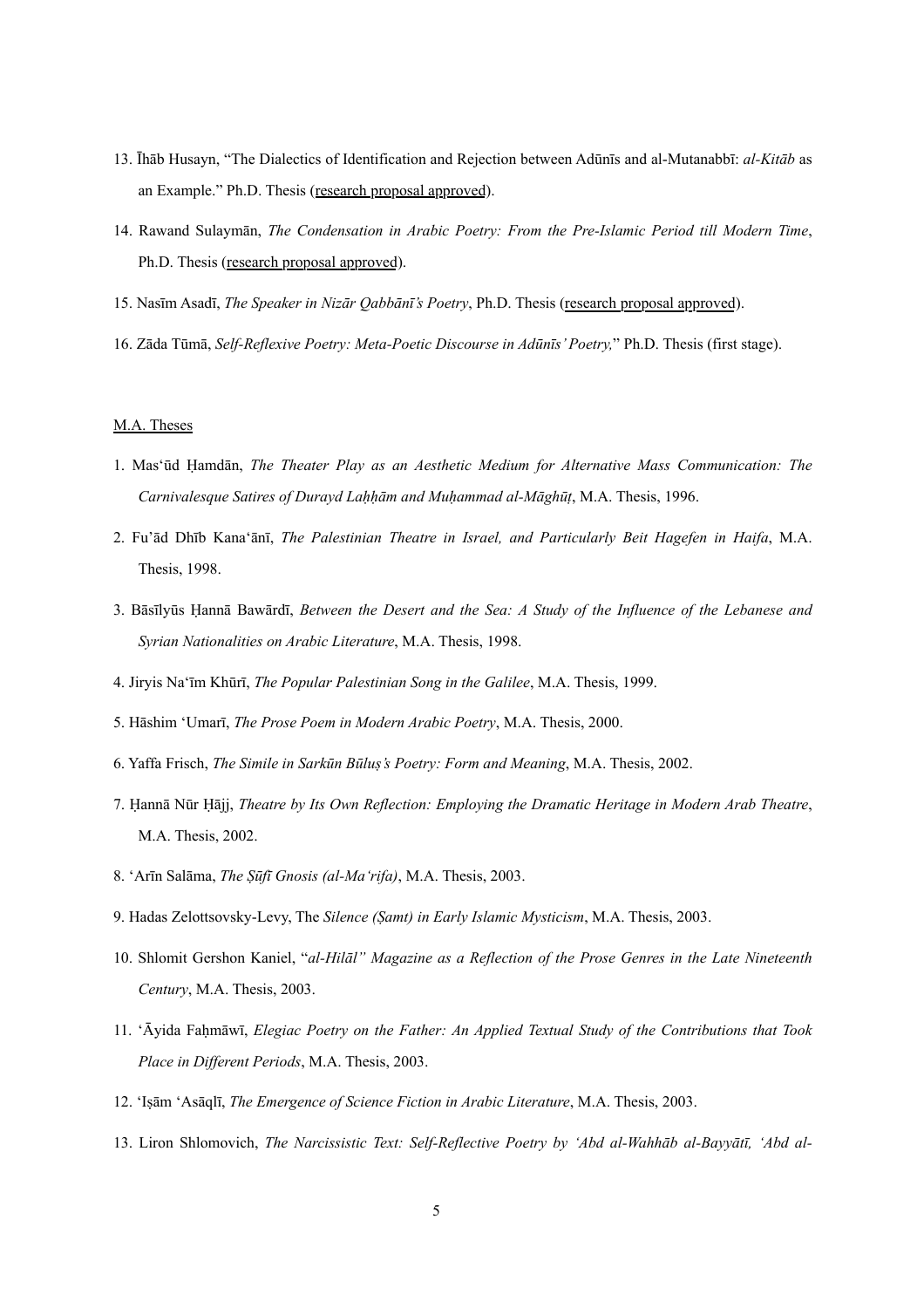*Qādir al-Janābī and Sarkūn Būluṣ*, M.A. Thesis, 2003.

- 14. Hadasa Tali, *The Titles in Adonīs' Poetry*, M.A. Thesis, 2005.
- 15. Nārīmān al-Māḍī, *The Titles in the Poetry of 'Abd al-Qādir al-Janābī*, M.A. Thesis, 2005.
- 16. Yafit Marom, *al-Maydān Theatre in Haifa: From Original Text to Performance*, M.A. Thesis, 2005.
- 17. Fādī Ma'lūf, *The Influence of al-Niffarī on Modern Arabic Poetry*, M.A. Thesis, 2006.
- 18. Rīmā Abū Jābir, *The Pattern Poetry in Modern Arabic Literature*, M.A. Thesis, 2006.
- 19. Maḥmūd Na'āmina, *The Ṣūfī Saint as a Mask in Modern Arabic Poetry*, M.A. Thesis, 2006.
- 20. Fāṭima Shuqayr, *The Palestinian Proverbs in Muṣṭafā Murrār's Stories*, M.A. Thesis, 2006.
- 21. Rawḍa Qa'dān, *The Meaning of the "Absent Text" ― Intertextual Reading of the 'Immigrating Texts" into "Nabīdh" by Muḥammad Bannīs*, M.A. Thesis, 2008.
- 22. Jiryis Makhkhūl, *al-Mutanabbī in the Mirror of Adūnīs' Poetry*, M.A. Thesis, 2009.
- 23. Amīna Ḥasan, *Surrealism and Unsī al-Ḥajj's Poetry*, M.A. Thesis, 2009.
- 24. Īhāb Ḥusayn, *al-Mutanabbī in the Mirror of Adūnīs:* "*al-Kitāb*" *as an Example*, M.A. Thesis, 2015.
- 25. Maysā Salmān Abu Yūsuf, *Different Versions in Adūnīs' Poetry*, M.A. Thesis, 2016.
- 26. Rawand Sulaymān, *Brevity in Modern Arabic Literature: Between the Very Short Story and the Prose Poem*, M.A. Thesis, 2016.
- 27. Nasīm Asadī, *The Woman as a Speaker in Nizār Qabbānī's Poetry*, M.A. Thesis, 2017.
- 28. Ibtisām al-Ḥājj, *Marriage Songs in the Galilee*, M.A. Thesis, 2017.
- 29. Zāda Tūmā, *Self-Reflexive Poetry: Meta-Poetic Discourse in Adūnīs' Poetry: An Analytical Reading of "Index of the Acts of the Wind*," M.A. Thesis, 2017.
- 30. Sharbal 'Abbūd, *Metapoetry in Sargon Boulus' Poetry*, M.A. Thesis (research proposal approved).
- 31. Jamāl 'Abduh, *Narration Techniques in 'Abd al-Rahmān al-Abnūdī's Poetry and Their Contribution to the Construction of Meaning*, M.A. Thesis (research proposal approved).
- 32. Alona Luski-Asor, *Love and Sexuality in Modern Arabic Literature ― An Esthetic-Artistic Study*, M.A. Thesis (research proposal approved).
- 33. Rashā Ṭāhā, *Form and Content in Shawqī's Children Poems*, M.A. Thesis (research proposal approved).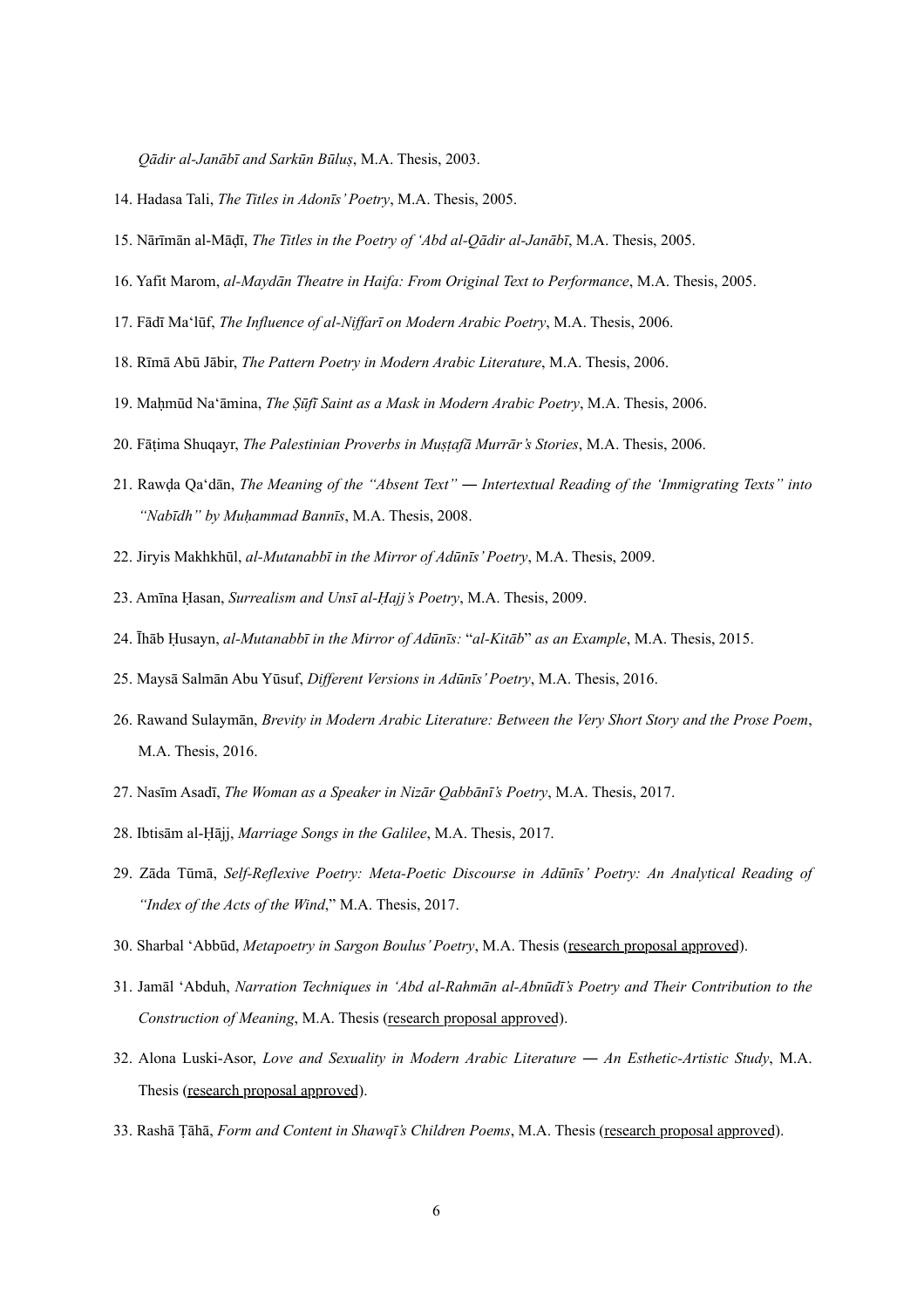- 34. I-Li Tsai, Arabic Literature Translated into Chinese (research proposal approved).
- 35. Sahar Zahalka, *The Image of the Child in Ghassān Kanafānī's Fiction* (research proposal approved).
- 36. Kawthar Asli, *Constraction of Memory in Avot Yeshurun and Maḥmūd Darwīsh's Poetry* (first stage).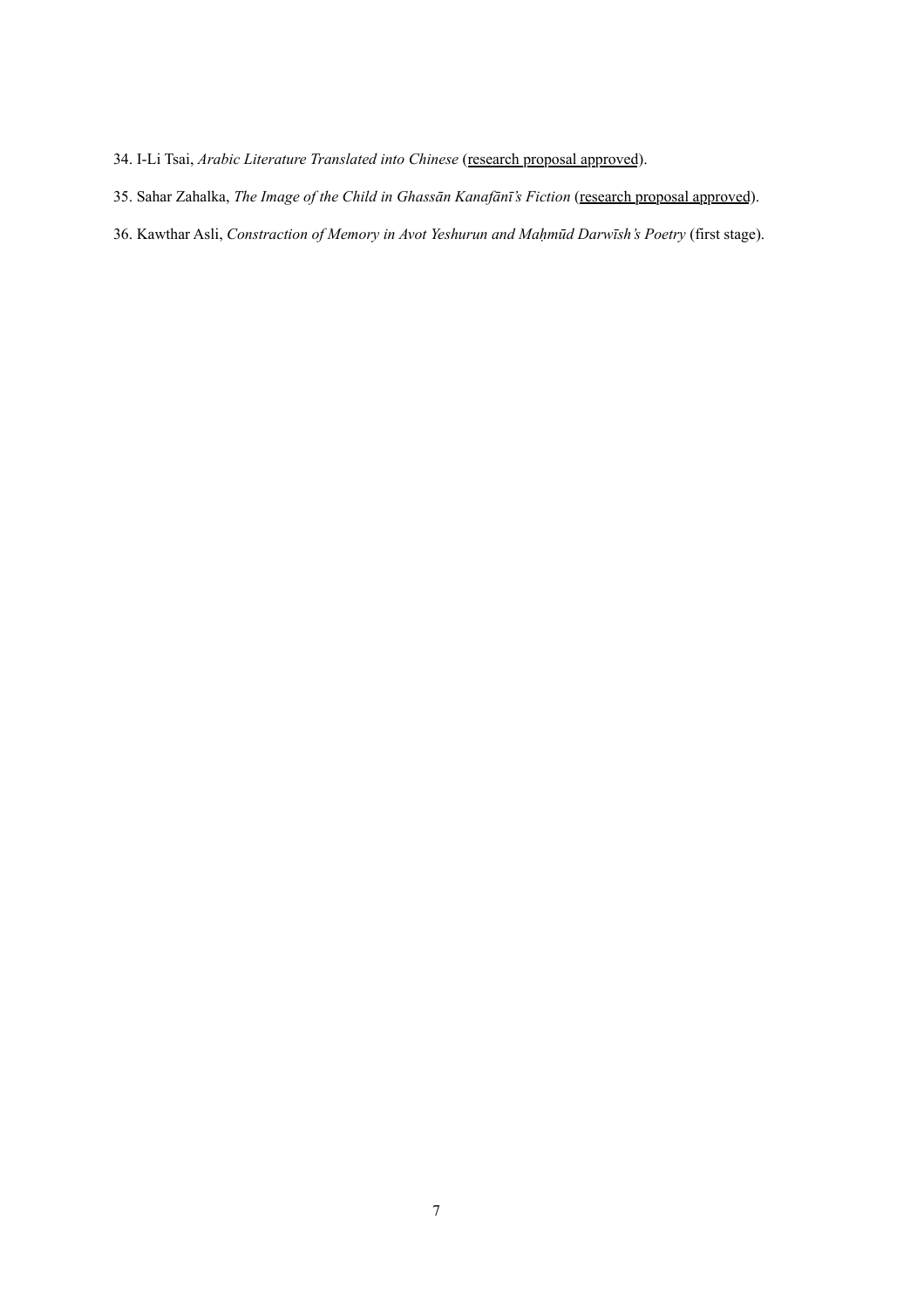### **II. PUBLICATIONS**

### PH.D. DISSERTATION

*Mystical Dimensions in Modern Arabic Poetry 1940-1980* [Hebrew], Hebrew University, 1987, (unpublished).

## BOOKS

#### Authored Books

- 1. *Modern Arabic Literature: A Functional Dynamic Historical Model* (Toronto: York Press, 2001).
- 2. *Rak'atān fī al-'Ishq: Dirāsa fī Shi'r 'Abd al-Wahhāb al-Bayyātī* [Two Rak'as in Love: A Study of 'Abd al-Wahhāb al-Bayyātī's Poetry] (Beirut: Dār al-Sāqī, 2002).
- 3. '*Arviyut, Yahadut, Tsiyonut: Ma'avak Zehuyot ba-Yetsira shel Yehude 'Iraq* [Arabness, Jewishness, Zionism: A Struggle of Identities in the Literature of Iraqi Jews] (Jerusalem: Ben-Zvi Institute, 2005).
- 4. *Palestinian Theatre* (Literaturen im Kontext, vol. 20) (Wiesbaden: Reichert, 2005).
- 5. *Religion, Mysticism and Modern Arabic Literature* (Wiesbaden: Harrassowitz Verlag, 2006).
- 6. *Adonis, Maftah Pe'ulut ha-Ruah* [Index of the Acts of the Wind] (Tel Aviv: Keshev, 2012).
- 7. *Baghdad ― The City in Verse* (Cambridge, MA: Harvard University Press, 2013).
- 8. *Mahmud Darwish ― 50 Shenot Shira* [Mahmud Darwish *―* 50 Years of Poetry] (Tel Aviv: Keshev, 2015).
- 9. *Who Needs Arab-Jewish Identity? Interpellation, Exclusion, and Inessential Solidarities* (Leiden: Brill, 2015).
- 10. *Modern Arabic Literature: A Theoretical Framework* (Edinburgh: Edinburgh University Press, 2017).
- 11. *Shira 'Aravit bat Alpayim* [2000 Years of Arabic Poetry: Anthology Translated with an Introduction and Notes] (Tel Aviv: Keshev, [Forthcoming]).
- 12. *Arabic Literature and Western Culture: Interactions, Interplay and Interference* ([Forthcoming]).

## Edited Books and Translations

## I. Scholarly Publications:

1. Ronny Someck and Amir Or, *Poésie israélienne contemporaine* (traduction et introduction par Reuven Snir) (Paris: Farādīs, 1996).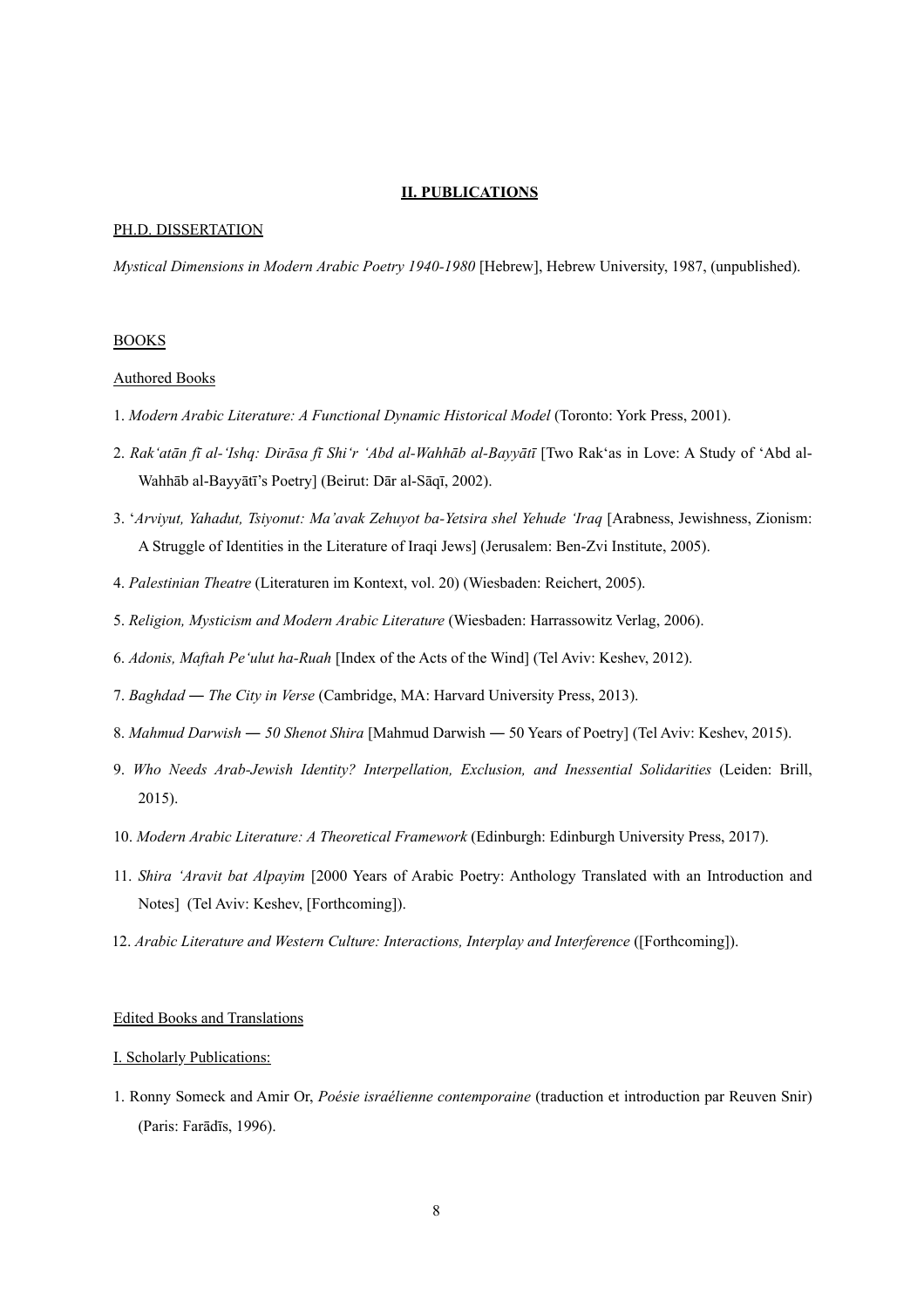- 2. S. Ballas and R. Snir (eds.), *Studies in Canonical and Popular Arabic Literature* (Toronto: York Press, 1998).
- 3. *Anṭūlūjyā al-Shi'r al-Isrā'īlī al-Mu'āṣir* [Anthology of Modern Israeli Poetry] (translation and Introduction), www.elaph.com:9090/elaph/arabic/index.html (first published on the Internet 28.8.04; to be published in book form).
- 4. Contributing Editor: *Encyclopedia of Modern Jewish Culture* (London: Routledge, 2005).
- 5. *Anthology of Short Stories by Arab Jews* (edited with an introduction). Fourteen translated stories by Fatā Isrā'īl, Murād Mīkhā'īl, Anwar Shā'ul, Ya'qūb Balbūl, Shalom Darwīsh, Mīr Baṣrī, Maryam al-Mullā, Sammy Michael, Esperance Cohen, Yizhak Bar Moshe, Maurice Shammās, Shimon Ballas, Samīr Naqqāsh, Almog Behar (submitted).

### Collections for Teaching

- 1. *Literary Criticism of Modern Arabic Poetry* [Arabic] (ed. with an introduction) (Jerusalem: Akademon, 1986).
- 2. *Anthology of Ascetic, Mystical and Metaphysical Arabic Poetry From the Eighth Century to Our Days* [Arabic] (ed. with an introduction) (Jerusalem: Akademon, 1986).
- 3. *The Myth in Modern Arabic Literature* [Arabic], (ed.) (Jerusalem: Akademon, 1987).

## ARTICLES IN REFEREED JOURNALS

- 1. "Mysticism Without Sufism: A New Reading of 'Abd al-Ṣabūr's Poem 'The Little God'" [Arabic], *al-Karmil* ― *Studies in Arabic Language and Literature* 6 (1985), pp. 129-146.
- 2. "Cultural Changes as Reflected in Literature: The Beginning of the Arabic Short Story by Jewish Authors in Iraq" [Hebrew], *Pe'amim* ― *Studies in Oriental Jewry* 36 (1988), pp. 108-129.
- 3. Review Article [Arabic]: Shmuel Moreh, *al-Shi'r al-'Arabī al-Ḥadīth 1800-1970, Taṭawwur Ashkālihi wa-Mawḍū'ātihi bi-Ta'thīr al-Adab al-Gharbī* (trans. by Shafī' al-Sayyid and Sa'd Maṣlūḥ) (Cairo: Dār al-Fikr al-'Arabī, 1986) and 'Abd Allāh Muḥammad al-Ghadhdhāmī, *al-Ṣawt al-Qadīm al-Jadīd, Dirāsāt fī al-Judhūr al-'Arabiyya li-Mūsīqā al-Shi'r al-Ḥadīth* (Cairo: al-Hay'a al-Miṣriyya al-'Āmma li-l-Kitāb, 1987), in: *al-Karmil* ― *Studies in Arabic Language and Literature* 9 (1988), pp. 167-189.
- 4. "Two Egyptian Writers in the Service of Peace," *Middle East Review* 21 (1988 / 1989), pp. 41-45.
- 5. "The Arab-Israeli Conflict as Reflected in the Writing of Najīb Maḥfūẓ," *Abr-Nahrain* 27 (1989), pp. 120-153.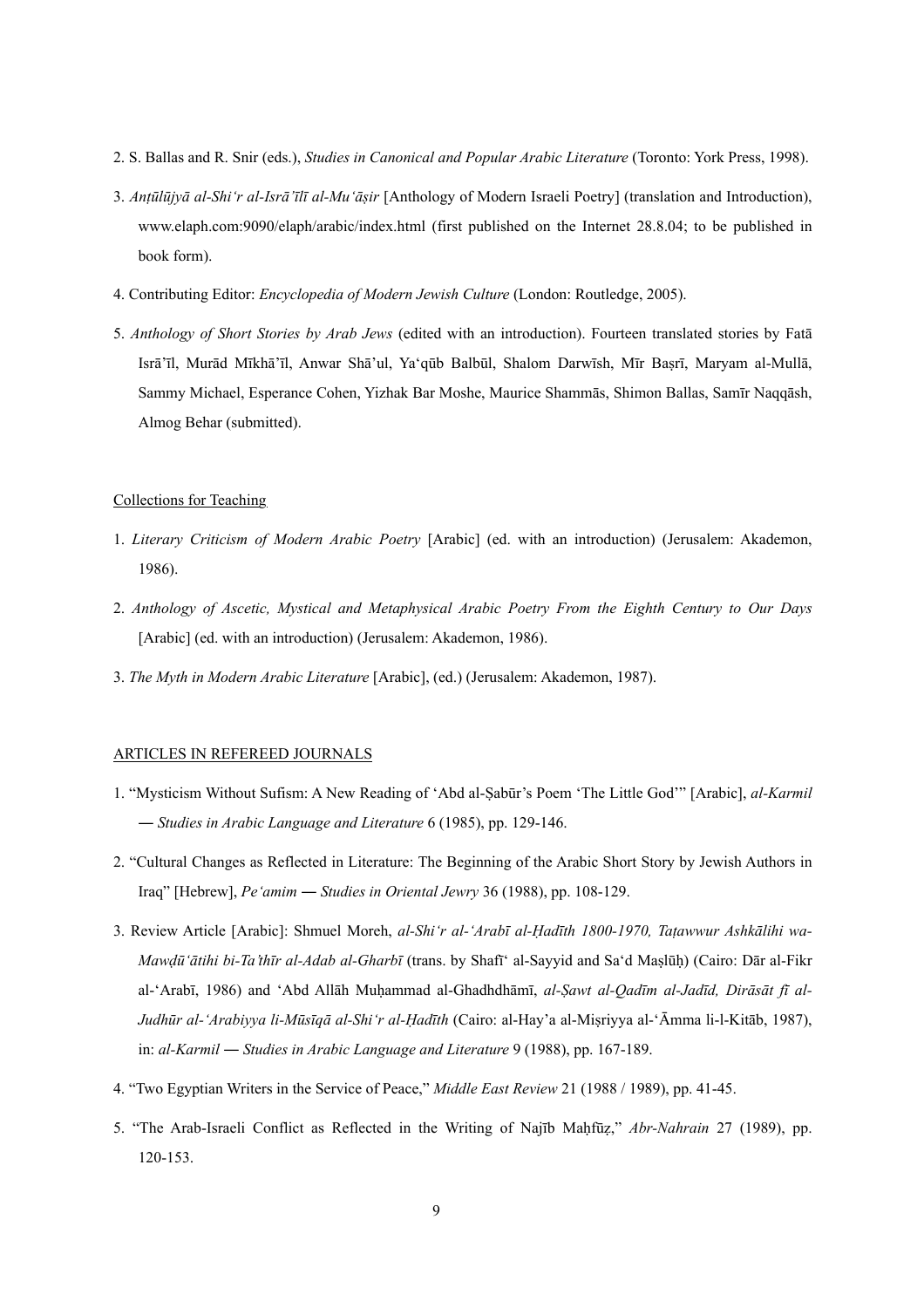- 6. "Human Existence according to Kafka and Ṣalāḥ 'Abd al-Ṣabūr," *Jusūr* 5 (1989), pp. 31-43.
- 7. "A Wound Out of his Wounds: Palestinian Arabic Literature in Israel" [Hebrew], *Alpayim* 2 (1990), pp. 244-268.
- 8. "'We Were Like Those Who Dream': Iraqi-Jewish Writers in Israel in the 1950's," *Prooftexts* 11 (1991), pp. 153-173.
- 9. "Figliastri pieni d'amore: Scrittori arabi in lingua ebraica," *La Rassegna Mensile di Israel* LVII (1991), pp. 245-253.
- 10. "Neo-Sufism in the Writings of the Egyptian Poet Ṣalāḥ 'Abd al-Ṣabūr," *Sufi* ― *A Journal of Sufism* 13 (1992), pp. 24-26.
- 11. "'The Oil in the Lamp Will Never Dry Up': The Dialectic of the Ivory Tower / the Lighthouse in the Mirror of Committed Poetry" [Arabic], *al-Karmil* ― *Studies in Arabic Language and Literature* 13 (1992), pp. 7-54.
- 12. "The Beginnings of Palestinian Political Theatre: Samīḥ al-Qāsim's *Qaraqāsh*" [Hebrew], *Ha-Mizraḥ He-Ḥadash* 35 (1993), pp. 129-147.
- 13. "'Why Have the Words Been Exiled' ― The Poet and His Rock in the Mirror of Committed Poetry" [Arabic], *al-Karmil* ― *Studies in Arabic Language and Literature* 14 (1993), pp. 49-93.
- 14. "The Theatrical Elements in the Ancient Arabic Heritage" [Arabic], *al-Karmil* ― *Studies in Arabic Language and Literature* 14 (1993), pp. 149-170.
- 15. "The Inscription of 'En 'Abdat: An Early Evolutionary Stage of Ancient Arabic Poetry," *Abr Nahrain* 31 (1993), pp. 110-125.
- 16. "The 'World Upsidedown' in Modern Arabic Literature: New Literary Renditions of an Antique Religious Topos," *Edebiyāt* 5 (1994), pp. 51-75.
- 17. "A Study of 'Elegy for al-Ḥallāj' by Adūnīs," *Journal of Arabic Literature* 25.2 (1994), pp. 245-256.
- 18. "Literature, History, and the History of Literature" [Arabic], *al-Karmil* ― *Studies in Arabic Language and Literature* 15 (1994), pp. 61-85.
- 19. "Arabic Literature in the Twentieth Century: A Historical Dynamic Functional Model" [Hebrew], *Ha-Mizraḥ He-Ḥadash* 36 (1994), pp. 49-80.
- 20. "Mysticism and Poetry in Arabic Literature," *Orientalia Suecana* XLIII-XLIII (1994-1995), pp. 165-175.
- 21. "Arabic Literature of Iraqi Jews: The Dynamics of the Jewish Cultural System and its Relationship with the Arabic Cultural System" [Hebrew], *Miqqedem Umiyyam* 6 (1995), pp. 255-288.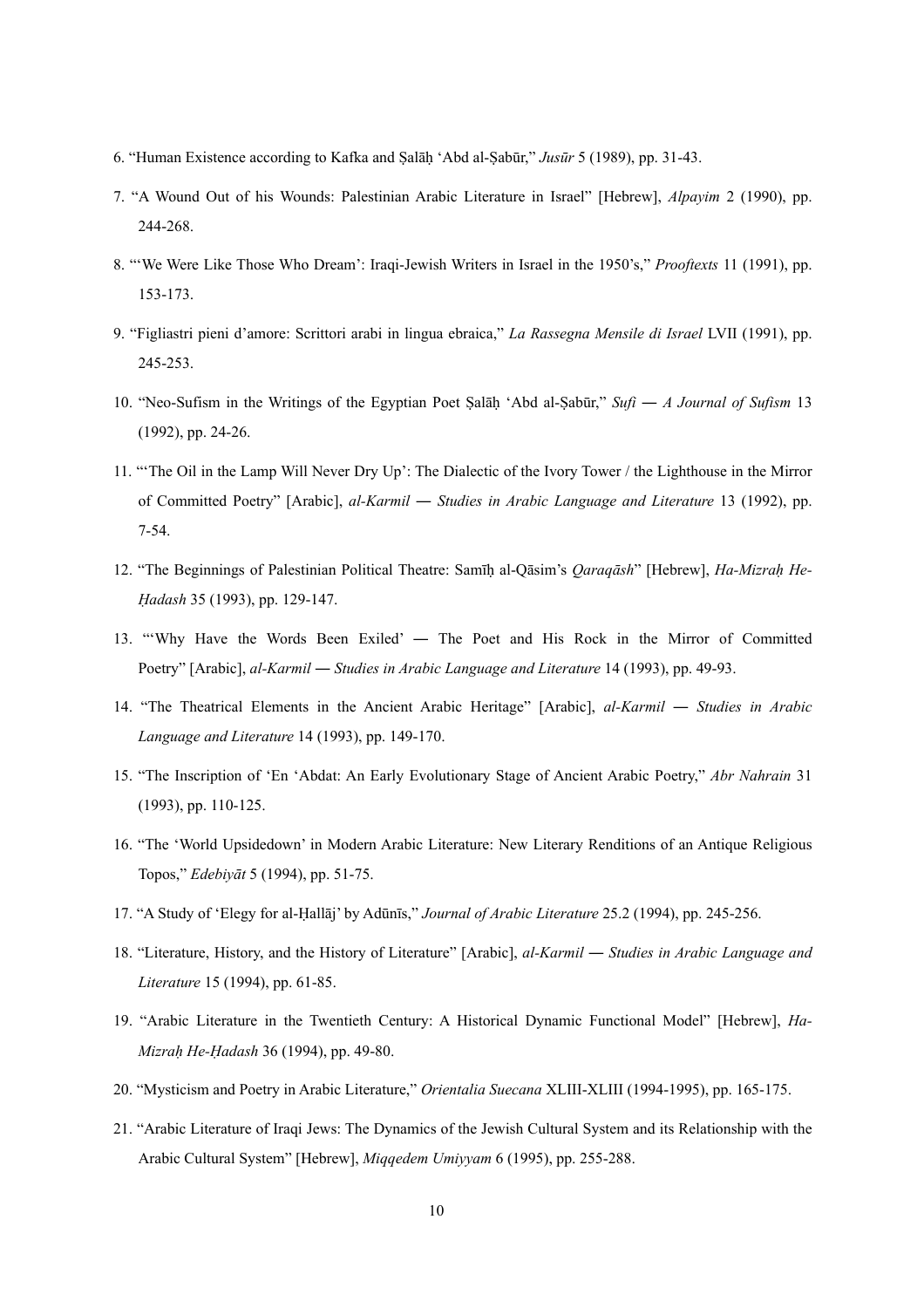- 22. "Palestinian Theatre: Historical Development and Contemporary Distinctive Identity," *Contemporary Theatre Review* 3.2 (1995), pp. 29-73.
- 23. "'Hebrew as the Language of Grace': Arab-Palestinian Writers in Hebrew," *Prooftexts* 15 (1995), pp. 163-183.
- 24. "Neo-Sufism in Modern Arabic Poetry," *Sufi* ― *A Journal of Sufism* 27 (Autumn 1995), pp. 23-27.
- 25. "A Study of 'Broken Pitchers' by 'Abd al-Wahhāb al-Bayyātī" [Arabic], *al-Karmil* ― *Studies in Arabic Language and Literature* 16 (1995), pp. 7-53.
- 26. "Jewish-Muslim Relations in the Literature and Periodicals of Iraqi Jewry" [Hebrew], *Pe'amim* ― *Studies in Oriental Jewry* 63 (1995), pp. 5-40.
- 27. "Palestinian Theatre as a Junction of Cultures: The Case of Samīḥ al-Qāsim's *Qaraqāsh*," *Journal of Theatre and Drama* 2 (1996), pp. 101-120.
- 28. "'Armed with Roses and Sweet Basil: The Emergence of Feminist Culture in the Arab World" [Hebrew], *Journal of the Yolanada and David Katz Faculty of the Arts* (Tel Aviv University) 4 (1996), pp. 65-72.
- 29. "The Arabic Literary System in Syria in the Modern Period" [Hebrew], *Ha-Mizraḥ He-Ḥadash* 38 (1996), pp. 165-182.
- 30. "'And I Hallucinate in No-Man's Land': Arab-Palestinian Writers in Hebrew" [Hebrew], *Hebrew Linguistics* 41-42 (May 1997), pp. 141-153.
- 31. "Zionism as Reflected in the Arabic and Hebrew Belles Lettres of Iraqi Jews" [Hebrew], *Pe'amim* ― *Studies in Oriental Jewry* 73 (Autumn 1997), pp. 128-146.
- 32. "'Drowned in Light ― A Study of 'Poetry's Fire' by 'Abd al-Wahhāb al-Bayyātī" [Arabic], *al-Karmil* ― *Studies in Arabic Language and Literature* 18-19 (1997-1998), pp. 199-230.
- 33. "The Palestinian al-Ḥakawātī Theater: A Brief History," *Arab Studies Journal* VI.2-VII.1 (Fall 1998 / Spring 1999), pp. 57-71.
- 34. "Virginia Woolf in Arabic Literature: Translations, Influence, and Reception," *Virginia Woolf Miscellany* 54 (Fall 1999), pp. 6-7.
- 35. "*Bāb al-Maḥabba* (The Chapter on Love) in *al-Risāla al-Qushayriyya*: Rhetorical and Thematic Structure," *Israel Oriental Studies* XIX (1999), pp. 131-159.
- 36. "'Al-Andalus Arising from Damascus': Al-Andalus in Modern Arabic Poetry," *Hispanic Issues* 21 (2000), pp. 263-293.
- 37. "Women in the Arabic Belles Lettres of Iraqi Jewry in the Twentieth Century" [Hebrew], *Pe'amim* ―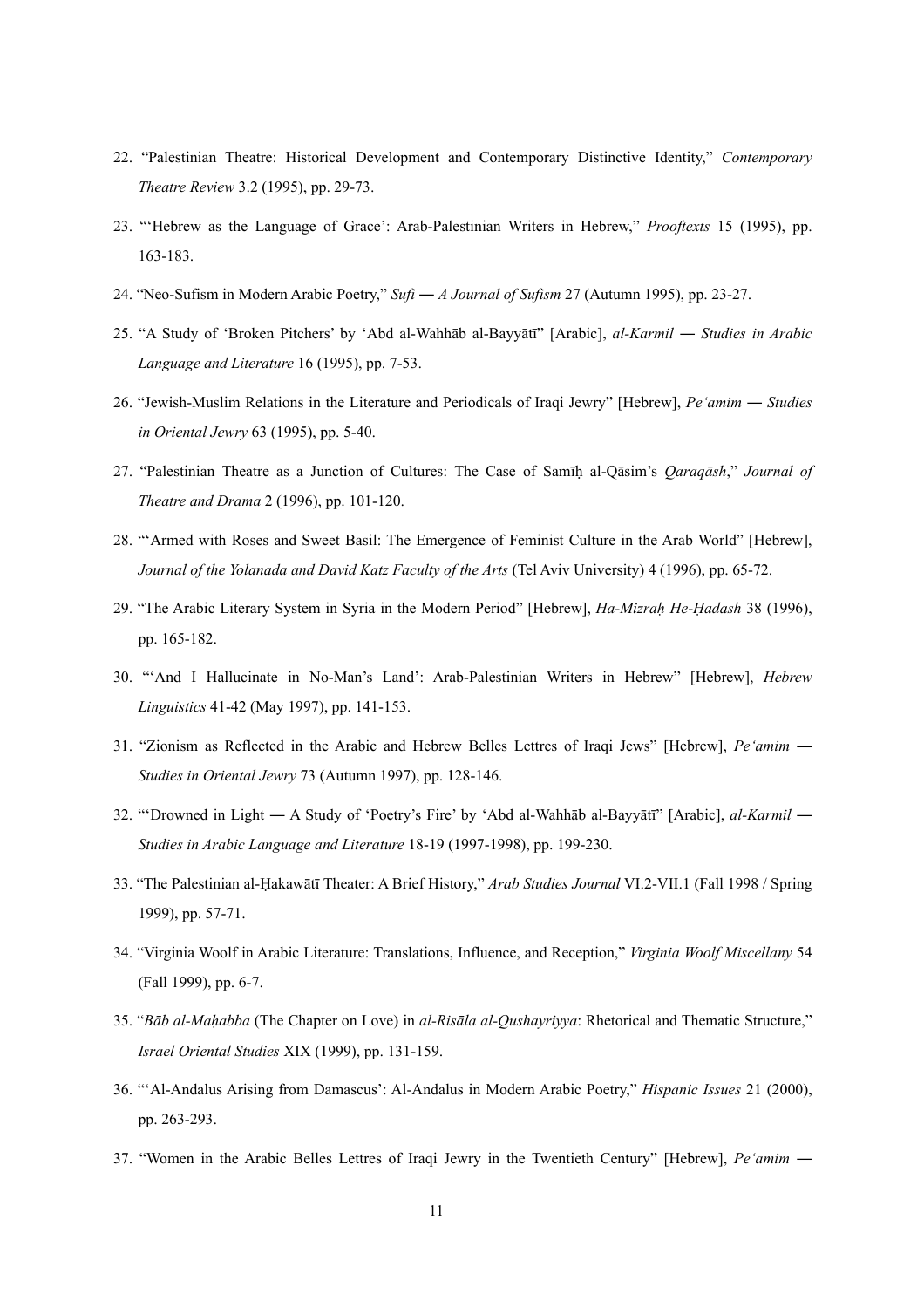*Studies in Oriental Jewry* 82 (Winter 2000), pp. 119-149.

- 38. "Between Reality and Utopia: Images of Arab Leaders in Modern Arabic Literature" [Hebrew], *Ha-Mizraḥ He-Ḥadash* 41 (2000), pp. 171-188.
- 39. "Iraqi Jewry After 1945: Literature, History, and Historiography" [Hebrew], *Miqqedem Umiyyam* 7 (2000), pp. 245-271.
- 40. "The Emergence of Science Fiction in Arabic literature," *Der Islam* 77.2 (2000), pp. 263-285.
- 41. "Modern Arabic Literature and the West: Self-Image, Interference, and Reception," *Yearbook of Comparative and General Literature* 48 (2000), pp. 53-71.
- 42. "Arabic Belles Lettres of Islamic Circles" [Hebrew], *Ha-Mizraḥ He-Ḥadash* 42 (2001), pp. 209-225.
- 43. "'Postcards in the Morning': Palestinians Writing in Hebrew," *Hebrew Studies* XLII (2001), pp. 197-224.
- 44. "Science Fiction in Arabic Literature: Translation, Adaptation, Original Writing and Canonization," *Arabic Language & Literature* (Seoul) 2 (2002), pp. 209-229.
- 45. "'My Heart Beats with Love of the Arabs': Iraqi Jews Writing in Arabic in the Twentieth Century," *Journal of Modern Jewish Studies* I.2 (2002), pp. 182-203.
- 46. "Modern Arap Şiirinde Yene Sufilik," *Çorum Ilahiyat Fakultest Dergisi* (2002), pp. 366-377.
- 47. "Modern Arabic Literature and Islamist Discourse: 'Don't Be Coolness, Don't Flutter Safety,'" *Journal of Arabic and Islamic Studies* 5 (2003-2004), pp. 78-123.
- 48. "'Forget Baghdad!': The Clash of Literary Narratives among Iraqi-Jews in Israel," *Orientalia Suecana* LIII (2004), pp. 143-163.
- 49. "'Will Homer Be Born After Us?': Intertextuality and Myth in Maḥmūd Darwīsh's Poetry in the 1980s," *al-Karmil* ― *Studies in Arabic Language and Literature* 25-26 (2004-2005), pp. 17-85 (English part).
- 50. "Arabic Literature by Iraqi-Jews in the Twentieth Century: The Case of Ishaq Bar-Moshe (1927-2003)," *Middle Eastern Studies* 41.1 (January 2005), pp. 7-29.
- 51. "Jews as Arabs: The State of the Art" [Hebrew], *Ruaḥ Mizraḥit* (East Wind) 2 (Summer 2005), pp. 9-17.
- 52. "The Emergence of Palestinian Professional Theatre after 1967: al-Balālīn Self-Reference Play *al-'Atma* (The Darkness)," *Theatre Survey* 46.1 (2005), pp. 5-29.
- 53. "'We Are Arabs Before We Are Jews': The Emergence and Demise of Arab-Jewish Culture in Modern Times," *EJOS* ― *Electronic Journal of Oriental Studies* VIII.9 (2005), pp. 1-47.
- 54. "'When the Time Stopped': Ishaq Bar-Moshe as Arab-Jewish Writer in Israel," *Jewish Social Studies* 11.2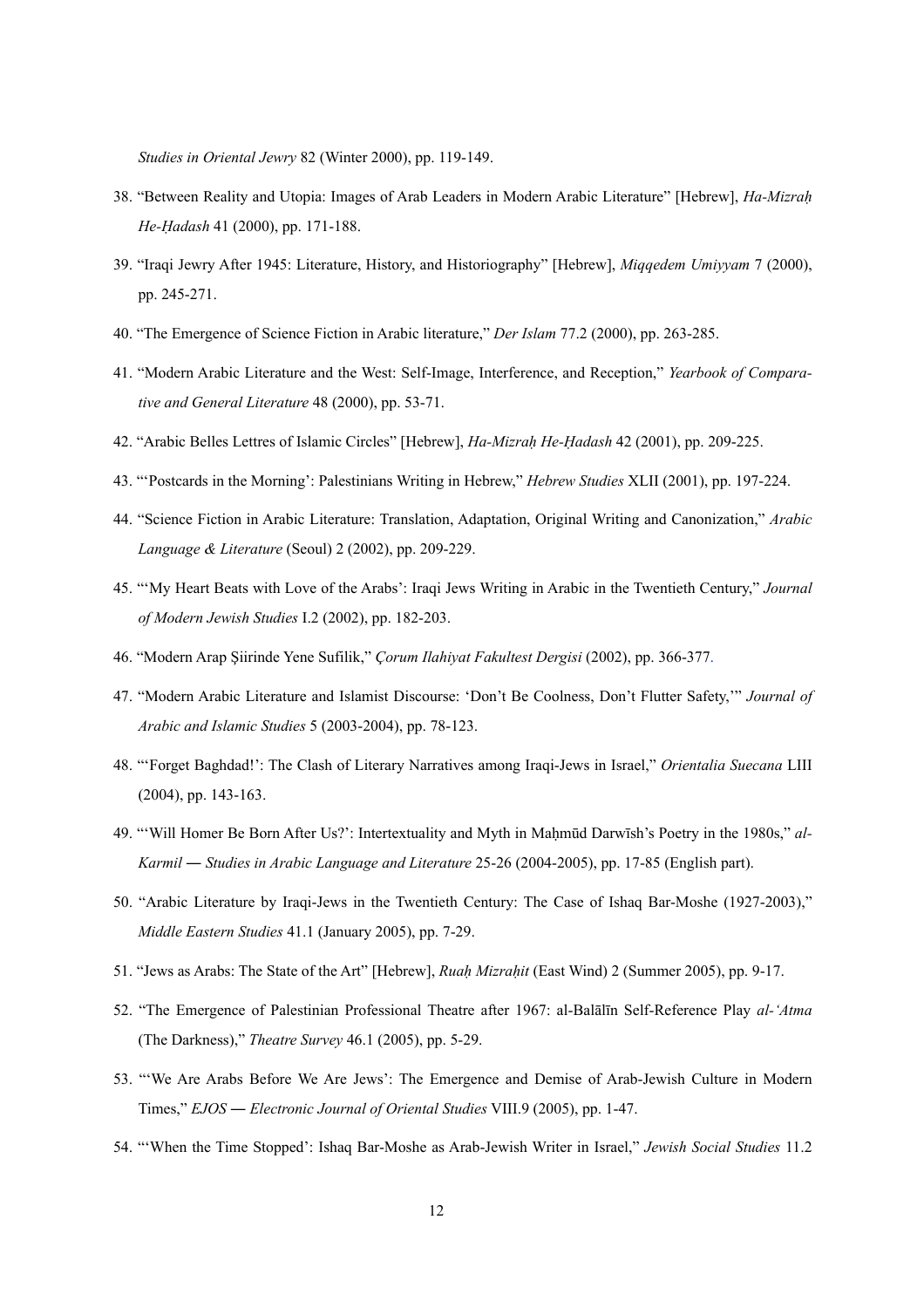(2005), pp. 102-135.

- 55. "Arabic in the Service of Regeneration of Jews: The Participation of Jews in Arabic Press and Journalism in the 19th and 20th Centuries," *Acta Orientalia* (Budapest) 59 (2006), pp. 283-323.
- 56. "Arabness, Egyptianess, Zionism, and Cosmopolitanism: The Arabic Cultural and Journalistic Activities of Egyptian Jews in the 19th and 20th Centuries," *Orientalia Suecana* 55 (2006), pp. 133-164.
- 57. "'Arabs of the Mosaic Faith': Chronicle of a Cultural Extinction Foretold," *Die Welt des Islam* 46.1 (2006), pp. 43-60.
- 58. "'A Carbon Copy of Ibn al-Balad'?: The Participation of Egyptian Jews in Modern Arab Culture," *Archiv Orientální* 74 (2006), pp. 37-64.
- 59. "From al-Samaw'al to Ibn al-Samaw'al: Modern Arab-Jewish Culture, Its Historical Background and Current Demise," *Acta Orientalia* (Oslo) 67 (2006), pp. 19-79.
- 60. "'*Anā min al-Yahūd*': The Demise of Arab-Jewish Culture in the Twentieth Century," *Archiv Orientální* 74 (2006), pp. 387-424.
- 61. "'Till Spring Comes': Arabic and Hebrew Literary Debates among Iraqi-Jews in Israel (1950-2000)," *Shofar* ― *An Interdisciplinary Journal of Jewish Studies* 24.2 (2006), pp. 92-123.
- 62. "Jewishness, Arabness and Egyptianness: The Participation of Egyptian Jews in Arabic Press and Journalism during the Nineteenth and Twentieth Centuries," *Australian Journal of Jewish Studies* 20 (2006), pp. 199-238.
- 63. "'Do Not They and I Share a Common Source?': Modern Arab-Jewish Culture," *Journal of Oriental and African Studies* (Athens) 15 (2006), pp. 37-82.
- 64. "'Religion is for God, the Fatherland is for Everyone': Arab-Jewish Writers in Modern Iraq and and the Clash of Narratives after their Immigration to Israel," *Journal of the American Oriental Society* 126.3 (2006), pp. 379-399.
- 65. "My Childhood Blossomed on the Waters of the Tigris": The Arabic Literature of Iraqi Jews in the 20th Century," *Bulletin of the Royal Institute for Inter-Faith Studies* (Amman) 8.1&2 (2006), pp. 29-68.
- 66. "'Mosaic Arabs' Between Total and Conditioned Arabization: The Participation of Jews in Arabic Press and Journalism in Muslim Societies during the Nineteenth and Twentieth Centuries," *Journal of Muslim Minority Affairs* 27.2 (2007), pp. 261-295.
- 67. "Arabic Journalism as a Vehicle for Enlightenment: Iraqi Jews in the Arabic Press during the Nineteenth and Twentieth Centuries," *Journal of Modern Jewish Studies* 6.3 (2007), pp. 219-237.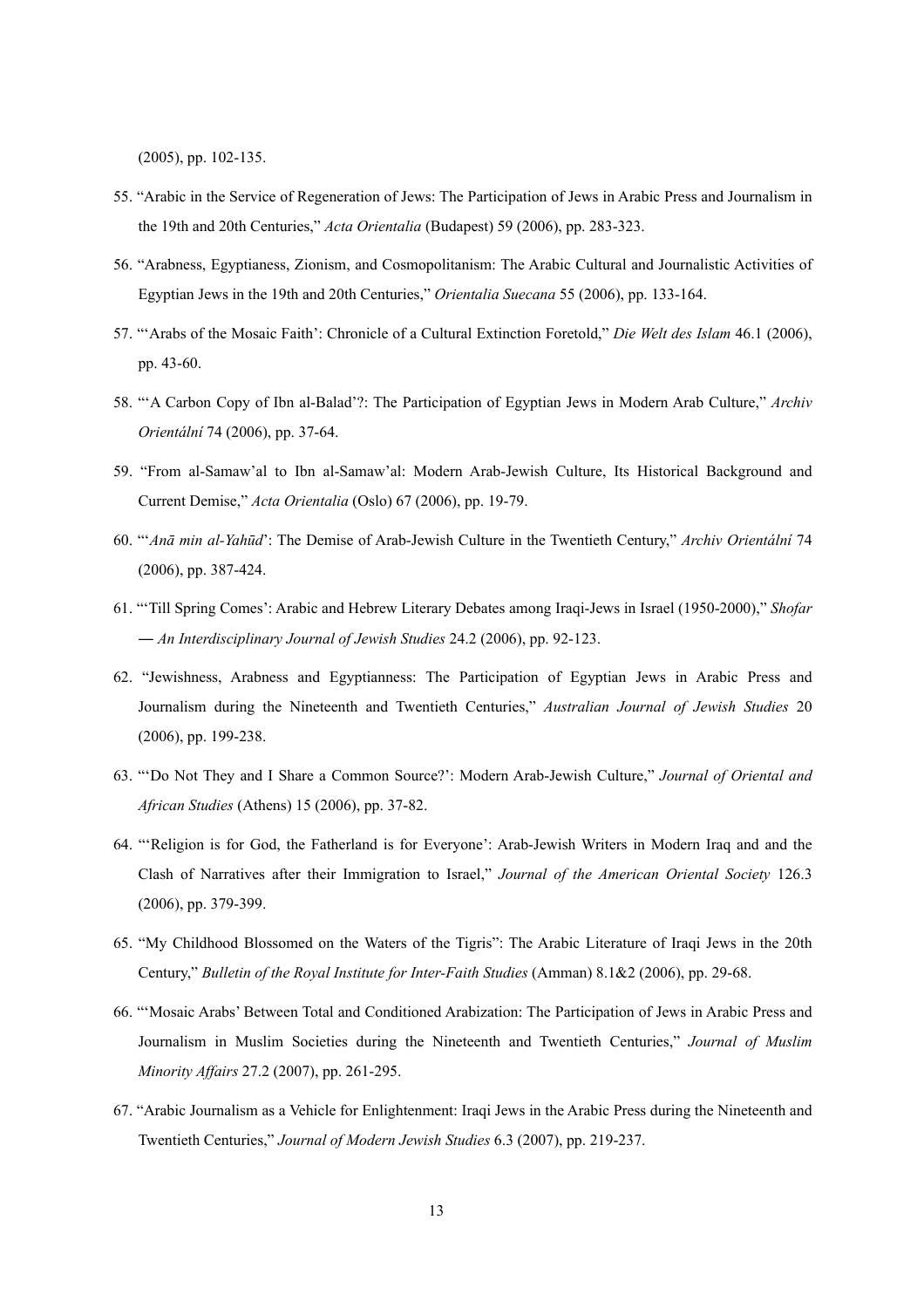- 68. "'The Tail above the Head': Literary Representations of 'Abd al-Nāṣir's Regime as a World Upsidedown," *Quaderni di Studi Arabi* n.s. 2 (2007), pp. 181-208.
- 69. "'My Adherence to the Creed of Moses Has not Diminished My Love for Muhammad's Nation': The Emergence and Demise of Iraqi Jewish Literary Modern Culture," *Jewish Quarterly Review* 98.1 (Winter 2008), pp. 62-87.
- 70. "The Arab Jews: Language, Poetry, and Singularity," *Art & Thought* 91 (June-November 2009), pp. 40-47.
- 70.a. Arabic translation: *Fikrun wa-Fann* 91 (June-November 2009), pp. 39-48.
- 70.b. German Version: *Fikrun wa-Fann* 91 (June-November 2009).
- 71. "Baghdad, Yesterday: On History, Identity, and Poetry" [Hebrew], *Pe'amim* ― *Studies in Oriental Jewry* 125-127 (2010-2011), pp. 97-156.
- 72. "'The More the Vision Increases, the More the Expression Decreases': Muslim Mysticism Between Experience, Language and Translation" [Hebrew], *Jama'a* 19 (2011), pp. 83-133.
- 73. "Who Needs Arab-Jewish Identity? Fragmented Consciousness, 'Inessential Solidarity', and the 'Coming Community' (Part 1)," *Journal of Modern Jewish Studies* 11.2 (July 2012), pp. 169–189.
- 74. "Between Arabness and Zionism: Iraqi-Jewish Writers in Arabic in the 20th Century," *al-Karmil* ― *Studies in Arabic Language and Literature* 32-33 (2011-2012), pp. 28-73 (English part).
- 75. "Who Needs Arab-Jewish Identity? Fragmented Consciousness, 'Inessential Solidarity', and the 'Coming Community' (Part 2)," *Journal of Modern Jewish Studies* 14.2 (July 2015), pp. 299-314.
- 76. "'Between the Fangs of the Sea': The Emergence of Arabic Modern Fiction by Jews," *Acta Orientalia* (Budapest) 72 (2019) (in press).

### ARTICLES OR CHAPTERS IN BOOKS

- 1. "*Mundus Inversus* in Arabic Literature in the Twentieth Century" [Hebrew], in: H.Z. Levy (ed.), *Fathers and Sons: Myth, Theme and Literary Topos* (Jerusalem: The Magnes Press, 1991), pp. 88-107.
- 2. "The Poetic Creative Process according to Ṣalāḥ 'Abd al-Ṣabūr," in: Ami Elad (ed.), *Writer, Culture, Text: Studies in Modern Arabic Literature* (Fredericton: York Press, 1993), pp. 74-88.
- 3. "Original and Translation on the Contact Line" [Hebrew], in: Sasson Somekh (ed.), *Translation as a Challenge* ― *Papers on Translation of Arabic Literature into Hebrew* (Tel Aviv: Tel Aviv University, 1993), pp. 21-39.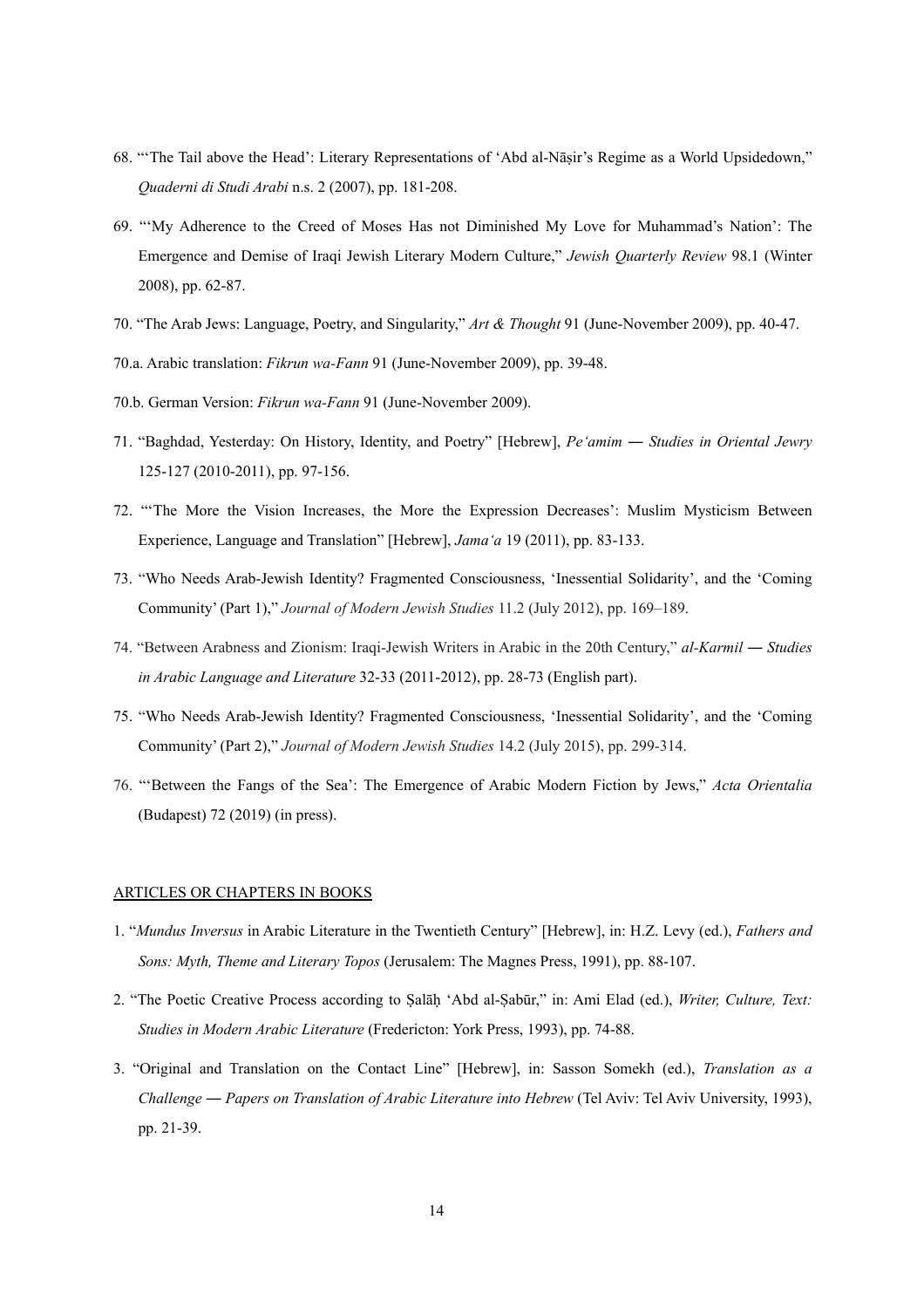- 4. "'Under the Patronage of Muhammad': Islamic Motifs in the Poetry of Jewish Writers from Iraq" [Hebrew], in: T. Alexander et al. (eds.), *History and Creativity in the Sephardi and Oriental Jewish Communities* (Jerusalem: Misgav Yerushalayim, 1994), pp. 161-193.
- 5. "The Beginnings of Palestinian Political Theatre: Samīḥ al-Qāsim's *Qaraqāsh*" [Arabic], in: Ṭāriq Rajab (ed.), *Mutāba'āt Naqdiyya fī Adab Samīḥ al-Qāsim* [Critical Essays on Samīḥ al-Qāsim's Literary Works] (Haifa: al-Wādī, 1995), pp. 63-103.
- 6. "Intersecting Circles Between Hebrew and Arabic Literature" [Hebrew], in: Yosef Tobi (ed.), *Contacts Between Arabic Literature and Jewish Literature in the Middle Ages and Modern Times* (Tel Aviv: Afikim, 1998), pp. 177-210.
- 7. "Synchronic and Diachronic Dynamics in Modern Arabic Literature," in: S. Ballas and R. Snir (eds.), *Studies in Canonical and Popular Arabic Literature* (Toronto: York Press, 1998), pp. 87-121.
- 8. "'Poète des secrets et des racines': L'Adonis hallajien," in: *Adonis: un poète dans le monde d'aujourd'hui 1950-2000* (Paris: Institut du monde arabe, 2000), pp. 171-172.
- 9. "Al-Ḥakawātī Theater and its Contribution to Palestinian Nation Building," in: J. Rosenhouse and A. Elad-Bouskila (eds.), *Linguistic and Cultural Studies on Arabic and Hebrew: Essays Presented to Moshe Piamenta for his Eightieth Birthday* (Wiesbaden: Harrassowitz Verlag, 2001), pp. 293-317.
- 10. "The Palestinian Hakawati Theater: A Brief History," in: Sherifa Zuhur (ed.), *Colors of Enchantment: Theater, Dance, Music, and the Visual Arts of the Middle East* (Cairo: The American University in Cairo Press, 2001), pp. 107-124.
- 11. "The Zionist Vision and the Arabic Literature of Iraqi Jews: 'A Caravan from the Village' by Shalom Darwīsh" [Hebrew], in: W.Z. Harvey et al. (eds.), *Zion and Zionism among Sephardi and Oriental Jews* (Jerusalem: Misgav Yerushalayim, 2002), pp. 539-560.
- 12. "The Poet of Secrets and Roots, The Ḥallājian Adūnis" [Arabic], in: *al-Ḍaw' al-Mashriqī: Adūnis ka-mā Yarāhu Mufakkirūn wa-Shu'arā' 'Ālamiyyūn* [The Eastern Light: Adūnīs in the Eye of International Intellectuals and Poets] (Damascus: Dār al-Ṭalī'a, 2004), pp. 177-179.
- 13. "Hybridity, Exclusion, and Cultural Cleansing: Iraqi-Jews and the Hegemonic Israeli Ashkenazi Hebrew Establishment," in: Atef Botros (ed.), *Der Nahe Osten ― ein Teil Europas?* (Berlin: Ergon Verlag, 2006), pp. 191-216.
- 14. "'Arabs of the Mosaic Faith': Jewish Writers in Modern Iraq and the Clash of Narratives after their Immigration to Israel," in: Andreas Pflitsch and Barbara Winckler (eds.), *Poetry's Voice ― Society's Norms: Forms of Interaction Between Middle Eastern Writers and their Societies* (Wiesbaden: Reichert, 2006), pp.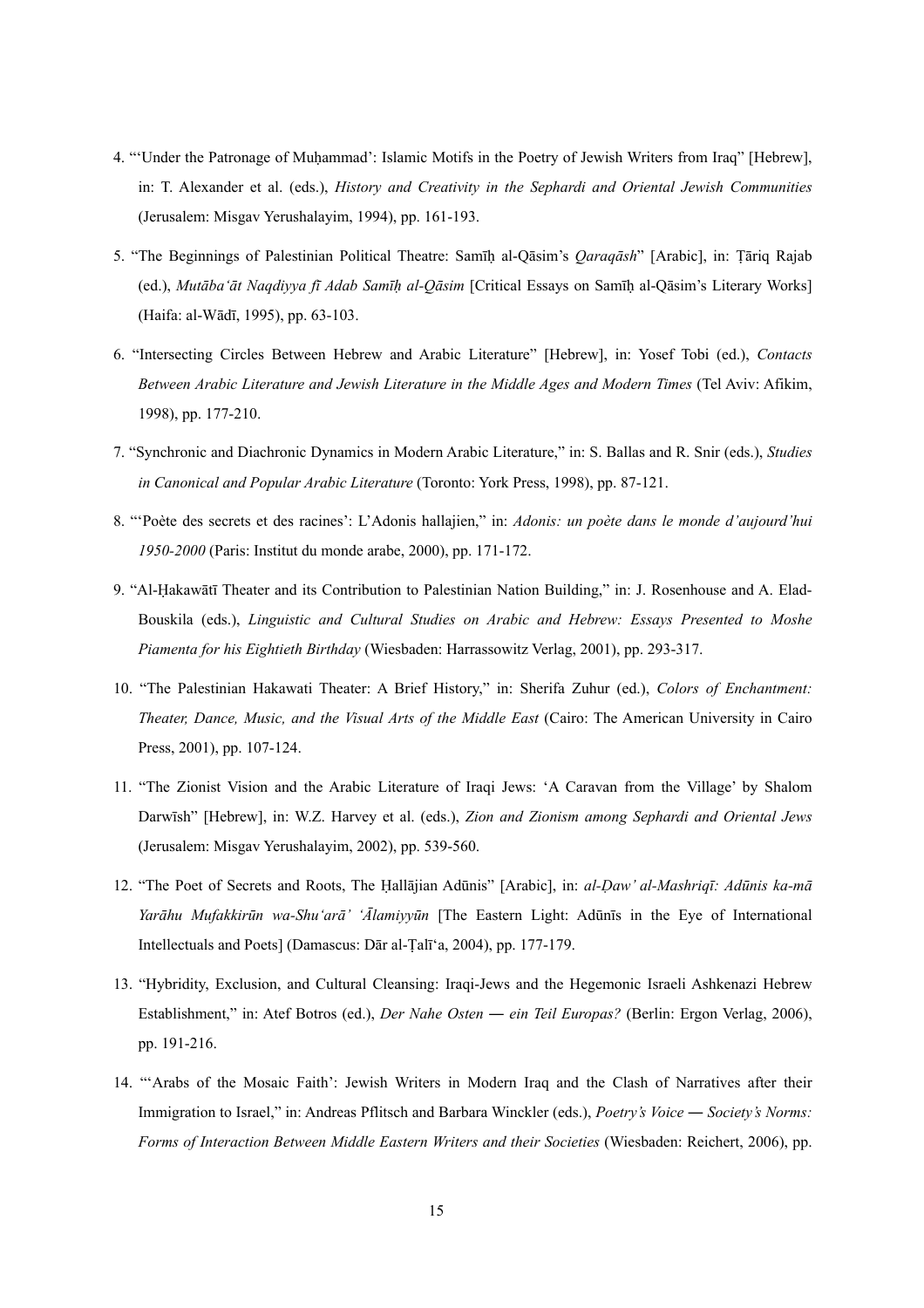147-171.

- 15. "Secular Jewish-Arab Culture and Literature" [Hebrew], in: Yirmiyahu Yovel (ed.), *Zman Yehudi Ḥadash: Tarbut Yehudit be-'Idan Ḥiloni ― Mabbat Intsklopedi* [New Jewish Time: Jewish Culture in a Secular Age ― An Encyclopedic View] (Jerusalem: Keter, 2007), pp. 198-206.
- 16. "Other Barbarians Will Come": Intertextuality, Meta-Poetry, and Meta-Myth in Maḥmūd Darwīsh's Poetry," in: Hala Khamis Nassar and Najat Rahman (eds.), *Mahmoud Darwish, Exile's Poet: Critical Essays* (Northampton, MA: Interlink Books, 2008), pp. 123-166.
- 17. "'Drowned in Light ― A Study of 'Poetry's Fire' by 'Abd al-Wahhāb al-Bayyātī" [Arabic], in: *Wāḥat al-*Aqlām al-Adabiyya wa-l-Ta'rikhiyya — Maqālāt fī al-Ādāb wa-l-Hadāra al-'Arabiyya Takrīman li-l-*Professor Joseph Sadan* [The Oasis of Literary and Historical Pens: Studies in Literature and Arab Civilization in Honor of Prof. Joseph Sadan] (Cologne & Baghdad: Manshūrāt al-Jamal, 2011), pp. 111-143.
- 18. "Double Exclusion and the Search for Inessential Solidarities: The Experience of Iraqi Jews as Heralding a New Concept of Identity and Belonging," in: David Tal (ed.), *Israeli Identity Between Orient and Occident* (London and New York: Routledge, 2013), pp. 140-160.
- 19. "'I Saw My God in the Eye of My Heart' Mysticism, Poetry, and the Creative Process in Modern Secular Arabic Literary Culture," in: Ali Hussein (ed.), *Branches of the Goodly Tree: Studies in Honor of George Kanazi* (Wiesbaden: Harrassowitz Verlag, 2013), pp. 194-229.
- 20. Introduction for the book: Aviva Butt, *Poets from a War Torn World: Four Essays* (Houston, Tex.: Strategic Book Publishing and Rights Co., 2013), pp. x-xiii.
- 21. "Who Needs Jewish-Arabic Identity: On the Representation of the Past, the Needs of the Present and the Global Future" [Hebrew], in: Yosef Tobi (ed.), *Contacts Between Arabic Literature and Jewish Literature in the Middle Ages and Modern Times* (Tel Aviv: Afikim, 2014), pp. 311-352.
- 22. "Who Needs Arab-Jewish Identity? Fragmented Consciousness, 'Inessential Solidarity', and the 'Coming Community'", in: Glenda Abramson (ed.), *Sites of Jewish Memory Jews in and From Islamic Lands in Modern Times* (London and New York: Routledge, 2015), pp. 163-182.
- 23. "Arabic Journalism as a Vehicle for Enlightenment: Iraqi Jews in the Arabic Press During the Nineteenth and Twentieth Centuries," in: Glenda Abramson (ed.), *Sites of Jewish Memory Jews in and From Islamic Lands in Modern Times* (London and New York: Routledge, 2015), pp. 286-304.
- 24. "'I Saw My God in the Eye of My Heart' Mysticism, Poetry, and the Creative Process in Modern Secular Arabic Culture" [Hebrew], in: Avi Elkayam and Shlomy Mualem (eds.), *Kabala, Mysticism and Poetry*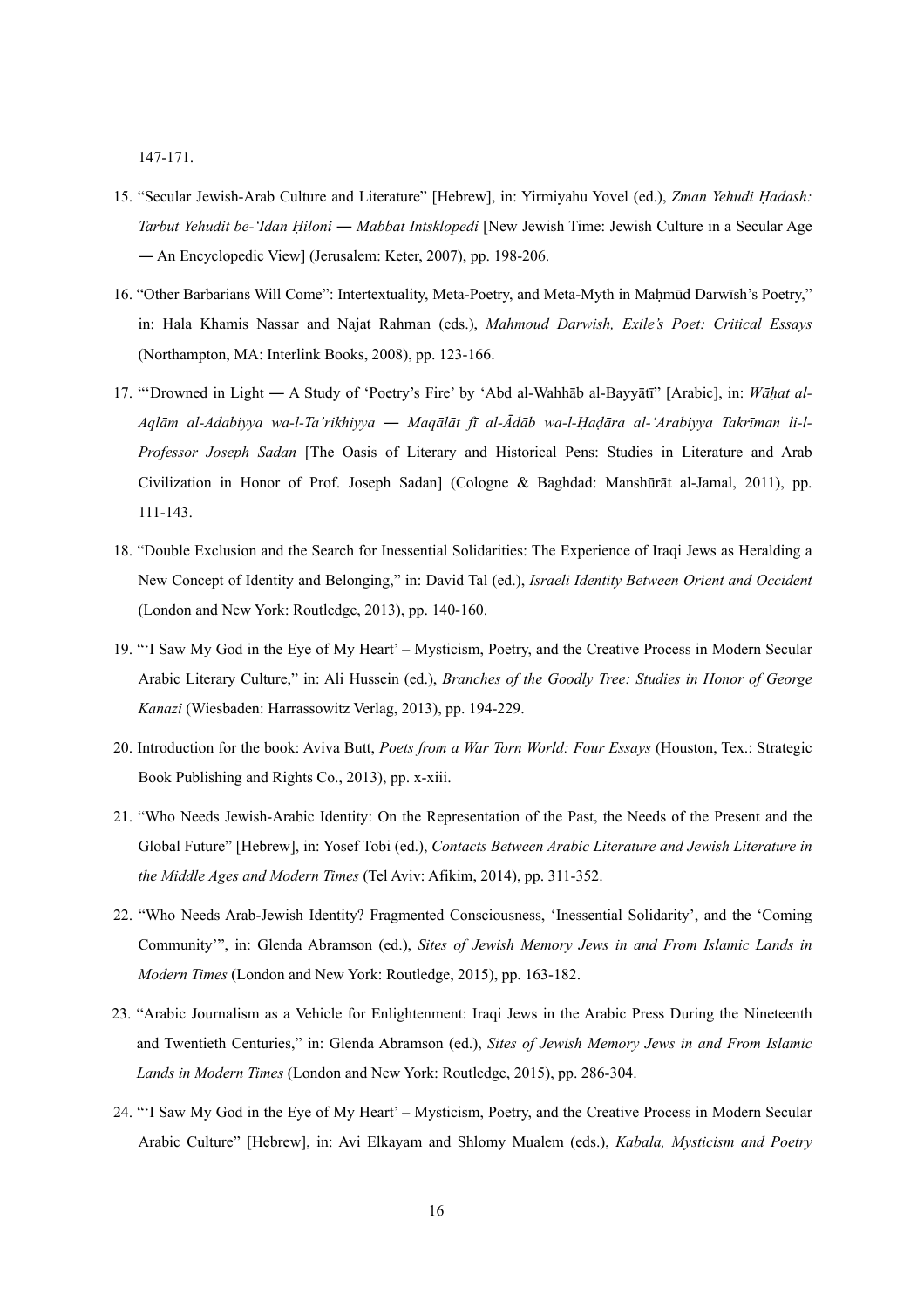(Jerusalem: Magnes, 2015**)**, pp. 371-410.

- 25. "'My Childhood Blossomed on the Waters of the Tigris': Jews Writing in Arabic in the 20th Century," in: Nader Masarwah, Joseph Sadan, and Ghaleb Anabseh (eds.), *In the Inkwell of Words Studies in Arab Literature and Culture – In Honour of Professor Albert Arazi* (Mauritius: Noor Publishing, 2017), vol. II, pp. 57-126.
- 26. "Arabic in Hebrew: Language, Literature, and Identity [Hebrew], in: Hanan Hever (ed.), *Modern Arabic Literatures in Hebrew* (Jerusalem: Van Leer) (in Press).

## OTHER SCHOLARLY PUBLICATIONS

### Books Reviews:

- 1. Jīhān Ṣafwat Ra'ūf, *Shelly fī al-Adab al-'Arabī fī Miṣr* [Shelly in Arabic Literature in Egypt] (Cairo: Dār al-Ma'ārif, 1982), in: *al-Karmil* ― *Studies in Arabic Language and Literature* 8 (1987), pp. 198-202.
- 2. Shmuel Moreh, *Studies in Modern Arabic Prose and Poetry* (Leiden: Brill, 1988), in: *al-Karmil* ― *Studies in Arabic Language and Literature* 10 (1989) pp. 161-171.
- 3. Shmuel Moreh, *Live Theatre and Dramatic Literature in the Medieval Arabic World* (Edinburgh: Edinburgh University Press, 1992), in: *Ha-Mizraḥ He-Ḥadash* 35 (1993), pp. 201-203.
- 4. Nissim Kazzaz, *Ha-Yehudim be-'Iraq ba-Me'a ha-'Esrim* [The Jews in Iraq in the Twentieth Century] (Jerusalem: Ben-Zvi Institute, 1991), in: *The Jewish Quarterly Review* LXXXIV.4 (April 1994), pp. 495-500.
- 5. Samia Mehrez, *Egyptian Writers Between History and Fiction* (Cairo: The American University in Cairo Press, 1994), in: *Journal of Arabic Literature* XXVII (1996), pp. 281-285.
- 6. Joseph Chetrit, *Ha-Shira ha-'Arvit-Yehudit she-bi-Khtav bi-Tsfon Afrika* [The Written Judeo-Arabic Poetry in North-Africa] (Jerusalem: Misgav Yerushalayim, 1994), in: *al-Karmil* ― *Studies in Arabic Language and Literature* 16 (1995), pp. 178-181.
- 7. Shmuel Moreh, *Live Theatre and Dramatic Literature in the Medieval Arabic World* (Edinburgh: Edinburgh University Press, 1992) and Shmuel Moreh and Philip Sadgrov, *Jewish Contributions to Nineteenth-Century Arabic Theatre* (Oxford: Oxford University Press, 1996), in: *Bama* ― *Journal of Theatre* 152 (1998), pp. 104-105.
- 8. Nancy Berg, *Exile from Exile: Israel Writers from Iraq* (Albany, NY: State University of New York Press, 1996), in: *Hebrew Studies* 40 (1999), pp. 391-394.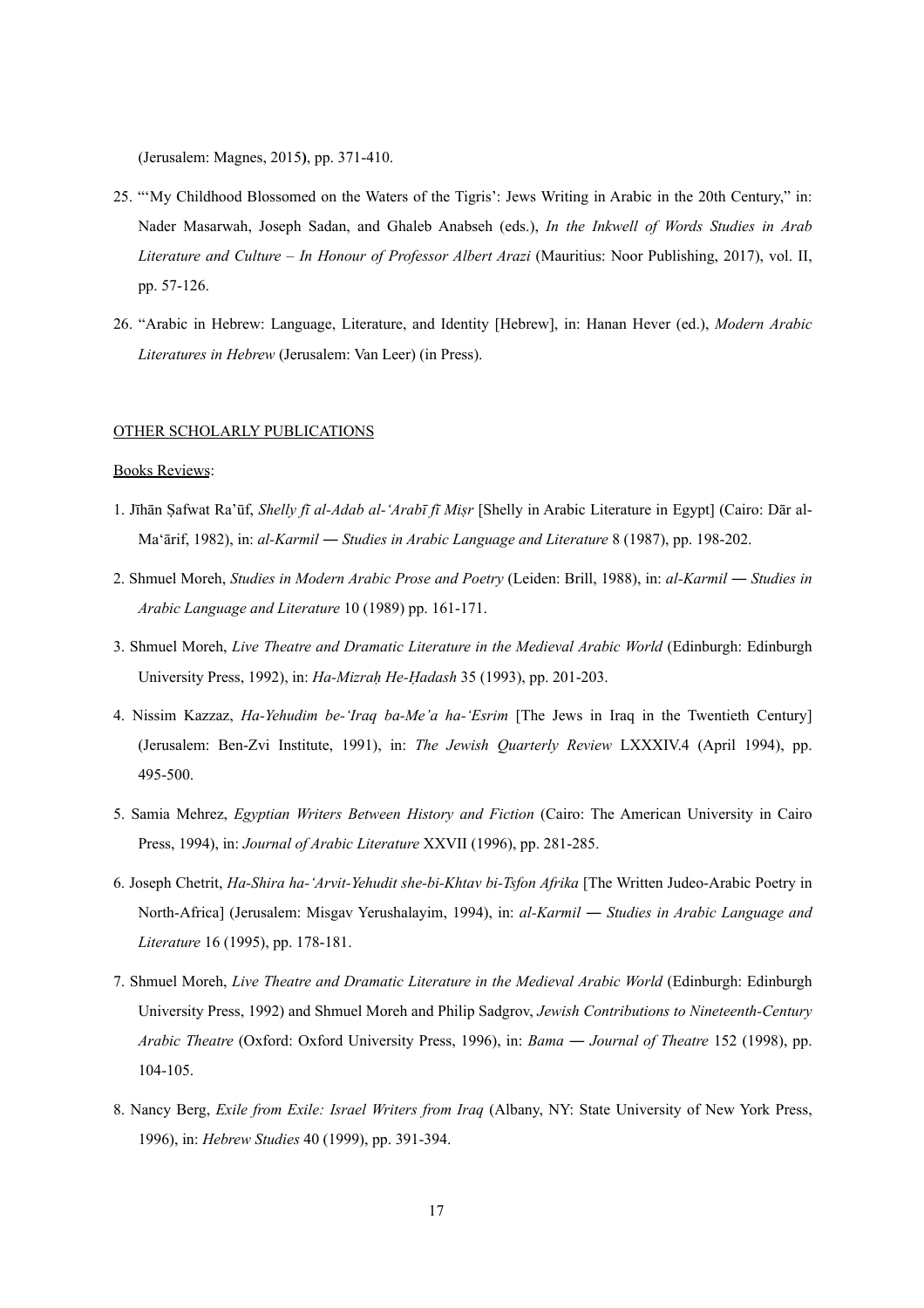### Entries in Encyclopedias:

- 1. "Malā'ika, Nāzik al-," in: *Encyclopedia of Modern Middle East* (New York: Simon & Schuster MacMillan, 1996), III, pp. 1155-1156.
- 2. "'Abd al-Muṭṭalib, Muḥammad," in: *Encyclopedia of Arabic Literature* (London: Routledge, 1998), I, p. 15.
- 3. "Badawī al-Jabal (Muḥammad Sulaymān al-Aḥmad)," in: *Encyclopedia of Arabic Literature* (London: Routledge, 1998), I, pp. 121-122.
- 4. "al-Badawī al-Mulaththam (Ya'qūb al-'Awdāt)," in: *Encyclopedia of Arabic Literature* (London: Routledge, 1998), I, p. 122.
- 5. "Bāḥūṭ, Wadī'," in: *Encyclopedia of Arabic Literature* (London: Routledge, 1998), I, p. 128.
- 6. "al-Bakrī, Muḥammad Tawfīq," in: *Encyclopedia of Arabic Literature* (London: Routledge, 1998), I, p. 131.
- 7. "Buṭṭī, Rūfā'īl," in: *Encyclopedia of Arabic Literature* (London: Routledge, 1998), I, p. 165.
- 8. "Ḥasan, Tāj al-Sirr," in: *Encyclopedia of Arabic Literature* (London: Routledge, 1998), I, p. 274.
- 9. "Ismā'īl, 'Izz al-Dīn," in: *Encyclopedia of Arabic Literature* (London: Routledge, 1998), I, p. 399.
- 10. "Malḥas, Thurayyā," in: *Encyclopedia of Arabic Literature* (London: Routledge, 1998), II, p. 500.
- 11. "Maṭar, Muḥammad 'Afīfī," in: *Encyclopedia of Arabic Literature* (London: Routledge, 1998), II, pp. 515-516.
- 12. "Maẓhar, Adīb," in: *Encyclopedia of Arabic Literature* (London: Routledge, 1998), II, pp. 520-521.
- 13. "Nājī, Hilāl," in: *Encyclopedia of Arabic Literature* (London: Routledge, 1998), II, pp. 575-576.
- 14. "Nasīm, Aḥmad," in: *Encyclopedia of Arabic Literature* (London: Routledge, 1998), II, p. 581.
- 15. "al-Nuwayhī, Muḥammad," in: *Encyclopedia of Arabic Literature* (London: Routledge, 1998), II, p. 590.
- 16. "Ramzī, Muḥammad Munīr," in: *Encyclopedia of Arabic Literature* (London: Routledge, 1998), II, pp. 646-647.
- 17. "al-Ṣayrafī, Ḥasan Kāmil," in: *Encyclopedia of Arabic Literature* (London: Routledge, 1998), II, p. 696.
- 18. "al-'Urayyiḍ, Ibrāhīm," in: *Encyclopedia of Arabic Literature* (London: Routledge, 1998), II, p. 795.
- 19. "al-Ẓarīfī, Ḥusayn," in: *Encyclopedia of Arabic Literature* (London: Routledge, 1998), II, p. 822.
- 20. "Amir, Eli," in: *Jewish Writers of the Twentieth Century* (New York & London: Fitzroy Dearborn, 2003), I, pp. 42-43.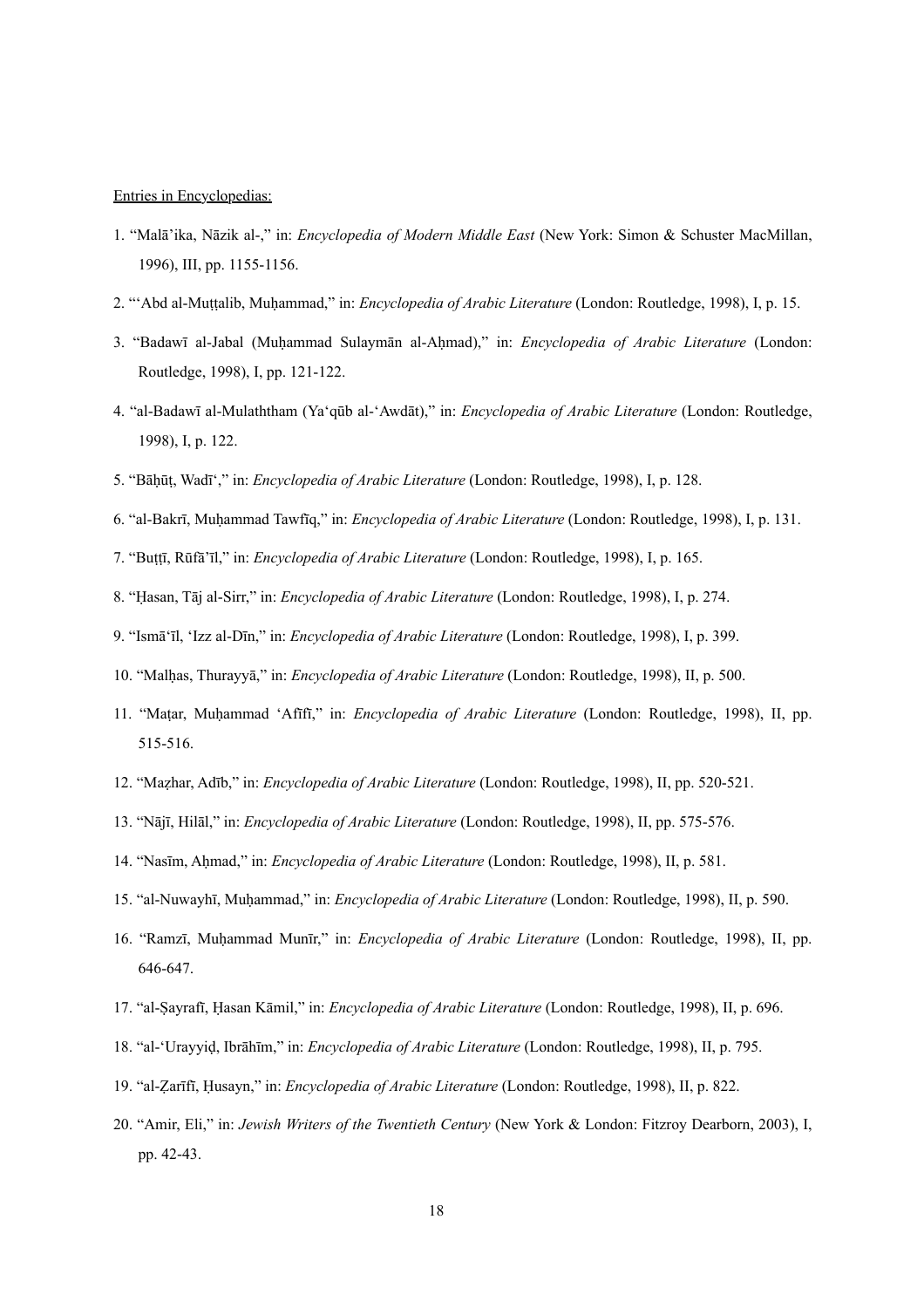- 21. "Ballas, Shimon," in: *Jewish Writers of the Twentieth Century* (New York & London: Fitzroy Dearborn, 2003), I, pp. 65-66.
- 22. "al-Kātib, Sālim [Shalom Katav]," in: *Encyclopedia of Modern Jewish Culture* (London: Routledge, 2005), I, pp. 11-12.
- 23. "Amir, Eli," in: *Encyclopedia of Modern Jewish Culture* (London: Routledge, 2005), I, pp. 19-20.
- 24. "Arab-Jewish Culture," in: *Encyclopedia of Modern Jewish Culture* (London: Routledge, 2005), I, pp. 29-37.
- 25. "Balbūl, Ya'qūb [Ya'acov Lev]," in: *Encyclopedia of Modern Jewish Culture* (London: Routledge, 2005), I, p. 66.
- 26. "Bār-Moshe, Isḥāq (Isaac)," in: *Encyclopedia of Modern Jewish Culture* (London: Routledge, 2005), I, p. 72.
- 27. "Baṣrī, Mīr (Meer)," in: *Encyclopedia of Modern Jewish Culture* (London: Routledge, 2005), I, pp. 74-75.
- 28. "Darwīsh, Shālūm (Shalom)," in: *Encyclopedia of Modern Jewish Culture* (London: Routledge, 2005), I, p. 196.
- 29. "Faraj, Murād [Morad Farag]," in: *Encyclopedia of Modern Jewish Culture* (London: Routledge, 2005), I, pp. 252-253.
- 30. "Michael (Mīkhā'īl), Murād," in: *Encyclopedia of Modern Jewish Culture* (London: Routledge, 2005), II, pp. 577-578.
- 31. "Michael, Sami [Sāmī Mīkhā'īl]," in: *Encyclopedia of Modern Jewish Culture* (London: Routledge, 2005), II, pp. 578-579.
- 32. "Naqqāsh, Samīr (Moshe)," in: *Encyclopedia of Modern Jewish Culture* (London: Routledge, 2005), II, pp. 628-629.
- 33. "Obadyāh, Ibrāhīm," in: *Encyclopedia of Modern Jewish Culture* (London: Routledge, 2005), II, p. 639.
- 34. "Press, Arabic," in: *Encyclopedia of Modern Jewish Culture* (London: Routledge, 2005), II, pp. 697-704.
- 35. "Ṣanū', Ya'qūb [James Sanua]," in: *Encyclopedia of Modern Jewish Culture* (London: Routledge, 2005), II, pp. 789-790.
- 36. "Sha'shū'a, Salīm Murād [Shlomo Shashoua]," in: *Encyclopedia of Modern Jewish Culture* (London: Routledge, 2005), II, pp. 827-828.
- 37. "Shā'ul (Shaool), Anwar," in: *Encyclopedia of Modern Jewish Culture* (London: Routledge, 2005), II, pp.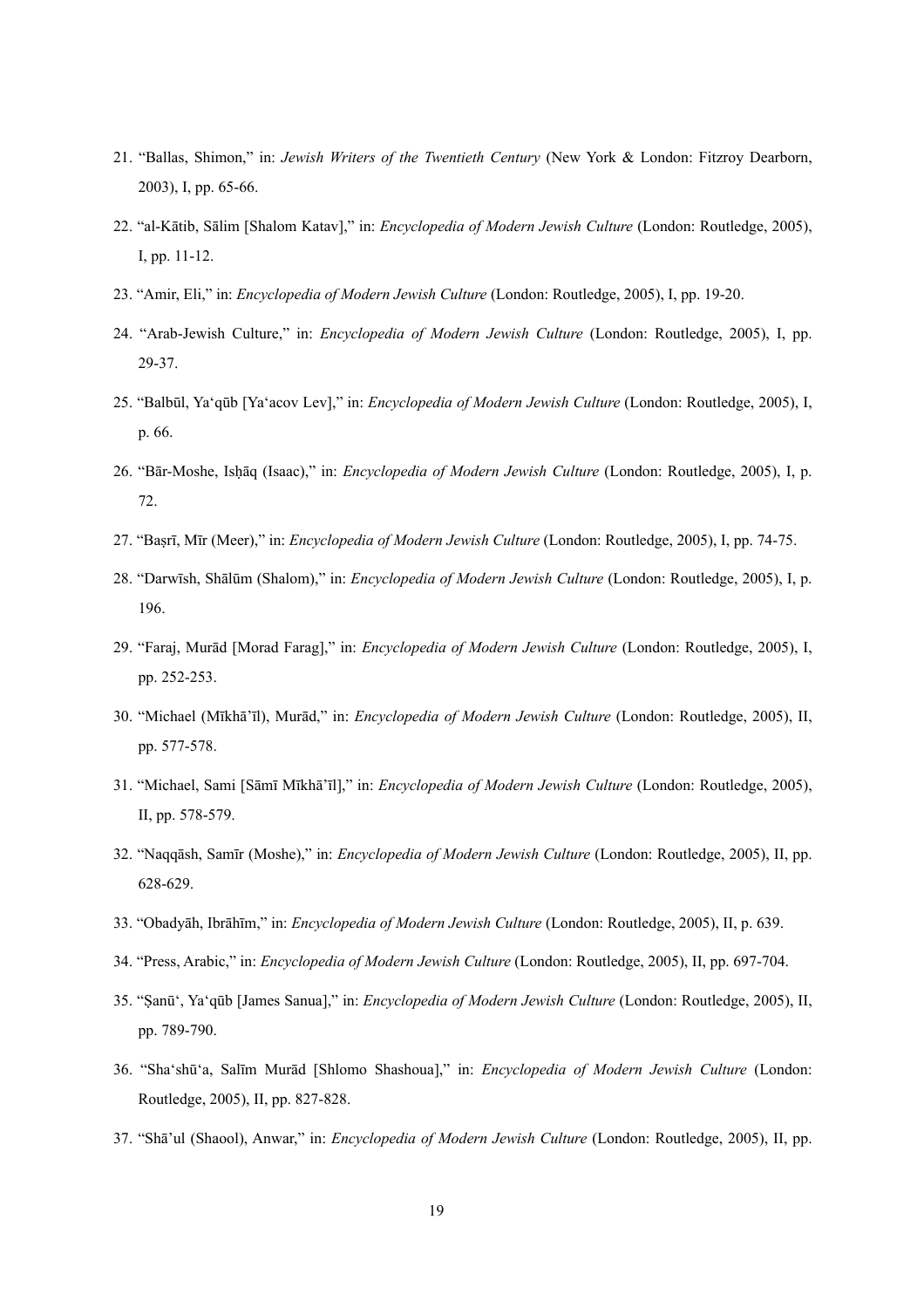828-829.

- 38. "Sūsa, Aḥmad [Ahmed Sousa] [born Nissīm Sūsa]," in: *Encyclopedia of Modern Jewish Culture* (London: Routledge, 2005), II, pp. 887-888.
- 39. "Zamir, Shlomo," in: *Encyclopedia of Modern Jewish Culture* (London: Routledge, 2005), II, p. 979.
- 40. "Jewish Literary Society (Baghdad)," *Encyclopedia of Jews in the Islamic World* (Leiden: Brill, 2009), pp. 25-26.
- 41. "Sha'shū'a, Salīm," *Encyclopedia of Jews in the Islamic World* (Leiden: Brill, 2009), pp. 349-350.
- 42. "Khaddūrī, Sassoon," *Encyclopedia of Jews in the Islamic World* (Leiden: Brill, 2009), pp. 141-142.
- 43. "Mesopotamian Zionist Committee (Baghdad)," *Encyclopedia of Jews in the Islamic World* (Leiden: Brill, 2009), p. 395.
- 44. "Shā'ul, Anwar," *Encyclopedia of Jews in the Islamic World* (Leiden: Brill, 2009), pp. 350-351.
- 45. "Mīkhā'īl, Murād," *Encyclopedia of Jews in the Islamic World* (Leiden: Brill, 2009), pp. 418-419.
- 46. "Arabisch," Enzyklopädie jüdischer Geschichte und Kultur (Stuttgart, Weimar: J. B. Metzler, 2011), Band 1, pp. 127-134.
- 47. "Ibrāhīm, Istīrīna," *Encyclopedia of Jews in the Islamic World* (Leiden: Brill, in press).
- 48. "al-Mullā (al-Baṣṣūn), Maryam", *Encyclopedia of Jews in the Islamic World* (Leiden: Brill, in press).
- 49. "Isḥayiq, Malīḥa," *Encyclopedia of Jews in the Islamic World* (Leiden: Brill, in press).

### Scholarly Articles in Non-Refereed Journals

- 1. "Ṣūfī Elements in Modern Arabic Poetry and the Role of Ṣalāḥ 'Abd al-Ṣabūr," *Bulletin of Israeli Academic Center in Cairo* 5 (Fall 1984), pp. 12-13.
- 2. "Tawfīq al-Ḥakīm: Novelist, Dramatist and Preacher for Peace" [Hebrew], *Skira Ḥodshit* 10-11 (1987), pp. 72-74.
- 3. "On the Teaching of Modern Arabic Poetry in Hebrew Secondary Schools" [Hebrew], *The Journal of Arabic Language Teachers* 3 (1987), pp. 15-18.
- 4. "Between Spring and Winter: A Study of 'Life' by Yūsuf al-Khāl" [Hebrew], *Moznaim*, January 1988, pp. 30-31
- 5. "From War to Peace," *Middle East Focus* 10 (1988), pp. 2, 11.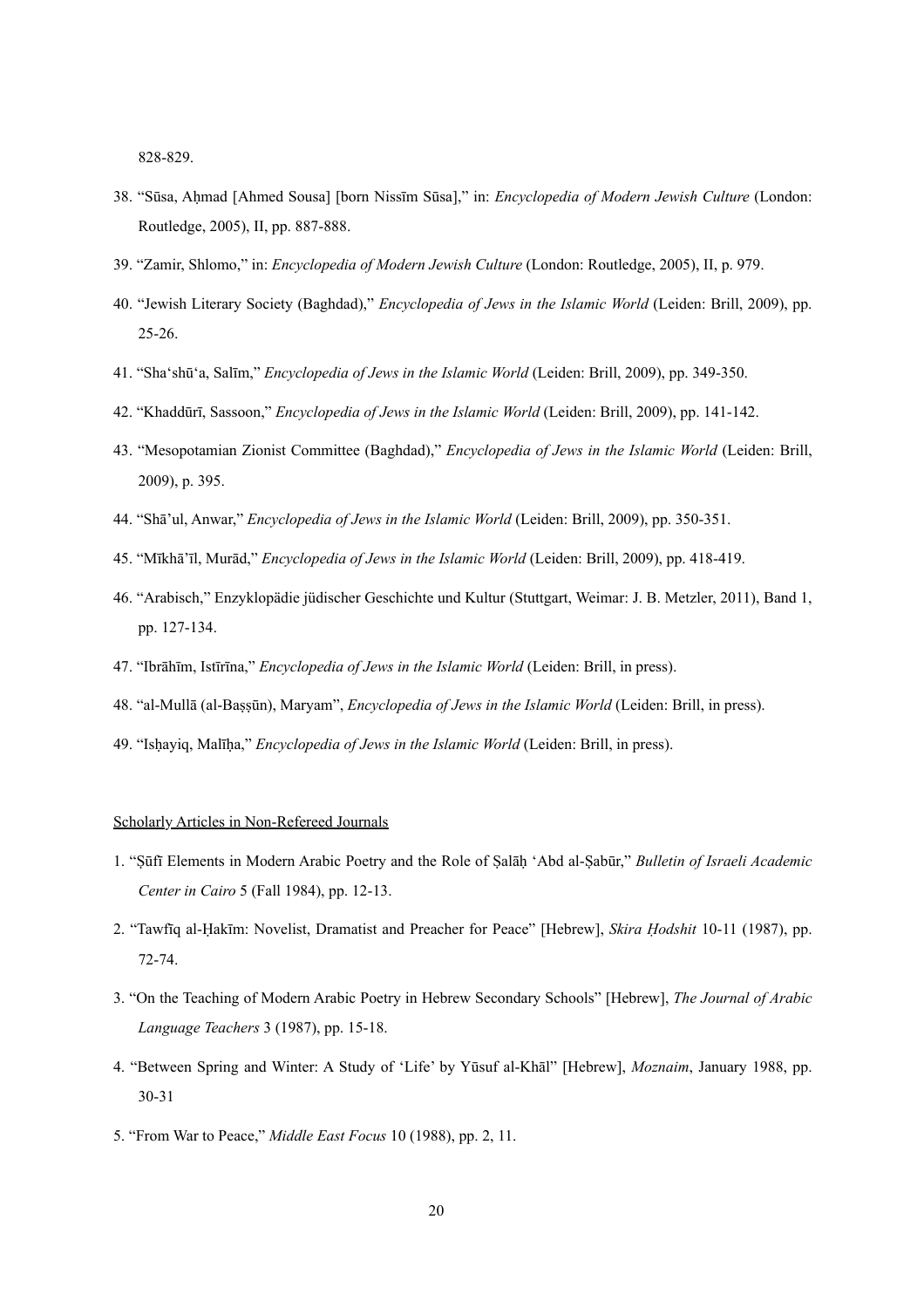- 6. "Maḥmūd Darwīsh Disappointed and Angry" [Hebrew], '*Iton 77*, May 1988, pp. 94-96.
- 7. "The Books: Blessing or Curse ― A Study of 'The Books' by Mīshīl Ḥaddād" [Hebrew], *The Journal of the Teachers of Arabic Language* 4 (1988), pp. 9-16.
- 8. "At Night, at Federico's Door" by Samīḥ al-Qāsim (trans. into Hebrew with biographical and critical notes)*, 'Iton 77*, May 1988, p. 87
- 9. "The Israeli Poet Abba Kovner 1918-1987" [Arabic], *Mifgash-Liqā'* 9 (Spring 1988), p. 52.
- 10. "Nizār Qabbānī: The Woman's Poet and the Angry Prophet" [Hebrew], *Mifgash-Liqā'* 10-11 (Autumn-Winter 1988), pp. 44-43.
- 11. "*Dhākira li-l-Nisyān* in its Hebrew Translation: A Gap in the Siege" [Arabic], *Bayādir* (Tunis) 3 (Autumn 1990), pp. 179-184.
- 12. "Achilles' Heel or Narcissus' Reflection?" [Hebrew], *Alpayim* 4 (1991), pp. 202-205.
- 13. "Birds Nesting in Guard Stations" [Hebrew], *'Iton 77*, March 1991, pp. 34-37.
- 14. "Step-Sons and Lovers: Arab Writers in Hebrew" [Hebrew], *Moznaim*, May 1992, pp. 6-9.
- 15. "Arabic Literature in Syria Between Distinctiveness and Unity" [Hebrew], *Moznaim*, December 1992, pp. 61-64.
- 16. "The Writer as a Jester: Some Notes on the Role of the Palestinian Writer in the Israeli Culture" [Arabic], *Mawāqif*, March-April 1993, pp. 52-61.
- 17. "Cognitive Dissonance in the Culture of the Majority towards the Culture of the Minority in Israel" [Arabic], *Filasṭīn al-Thawra*, 16 May 1993, pp. 28-29.
- 18. "Changes in the Image of the Jew" [Hebrew], *Culture* (The International Center for Peace), May 1994, pp. 5-6.
- 19. "The Arabic Literature of Babylonian Jewry," *The Scribe* 62 (1994), p. 23.
- 20. "The Image of the Jew in Modern Arabic Culture" [Hebrew], *Moznaim*, January 1995, pp. 32-34.
- 21. "The Art of Poetry by 'Abd al-Qādir al-Janābī ― A Preliminary Introduction for a First Reading" [Arabic], *Farādīs* (Paris) 9-10 (1995), pp. 136-137.
- 22. "Maḥmūd Darwīsh ― Birds without Wings" [Hebrew], *Helicon* ― *Anthological Journal of Contemporary Poetry* 18 (1996), pp. 47-61.
- 23. "Mīshīl Ḥaddād ― The Closed Target" [Hebrew], *Helicon* ― *Anthological Journal of Contemporary Poetry* 21 (1997), pp. 25-41.